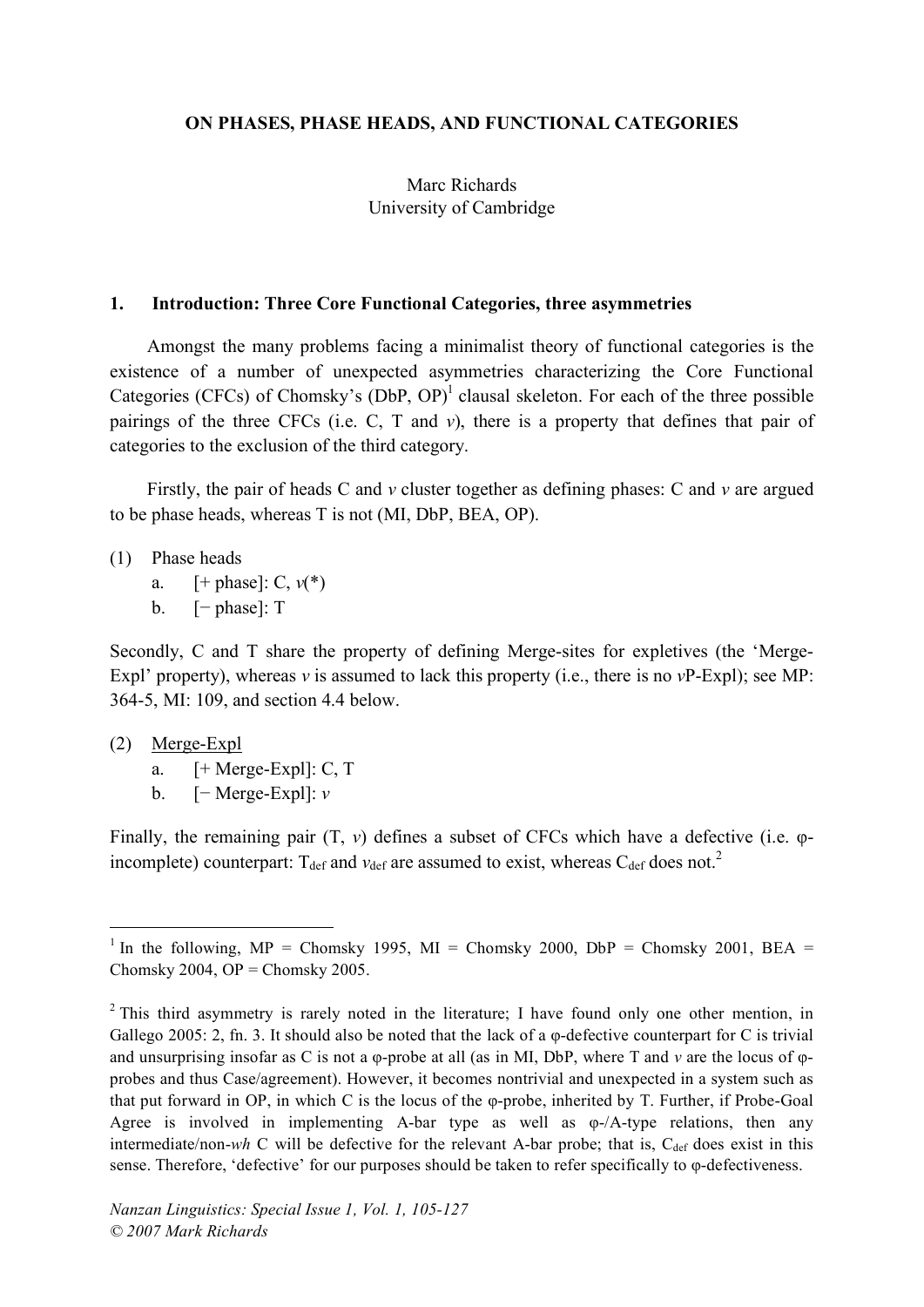- (3) Defectiveness: existence of a defective/nondefective alternation
	- a. [+ [+/− defective]]: T, *v*
	- b. [− [+/− defective]]: C

Clearly, if we are to attain a deeper understanding of the CFC system, we need to find principled explanations for these asymmetries, i.e. for why the CFCs pattern together in these particular ways. Ideally, we might also seek to reduce the three asymmetries to a single source. In this paper, I argue that phase theory holds the key to explaining the various pairings and properties of  $(1)-(3)$ . In particular, by reconsidering the notions of phases and phase heads (Chomsky MI, DbP, OP), I show that these disparate and shared properties fall out from the basic composition of phases themselves. Ultimately, the asymmetries in (2) and (3) will be reduced to (1) – that is, all of these properties are properties of phase heads.

We proceed as follows. Section 2 reviews the historical development of phases through Chomsky's recent work, highlighting the conceptual problems faced by the theory. Section 3 suggests that we can remove these problems by returning to Chomsky's original (MI) conception of phases as lexical subarrays. Section 4 then demonstrates how this revised view of phases sheds light on and derives the remaining properties of phases that have to be stipulated under existing approaches, in particular those encoded in the various formulations of the Phase Impenetrability Condition (PIC). Having reduced the PIC to its ineliminable core, we then conclude with a comparison of the present proposals – which essentially eliminate the notion of phase head – with Chomsky's recent (OP) claims that phase heads are the engine of the derivation and the locus of φ-features.

#### **2. Phases as lexical subarrays**

As originally conceived (MI: 106ff.), phases are subarrays of the numeration, thus yielding 'closed systems' for external merge. That is, a phasal array defines the domain in which Merge is predicted to pre-empt Move, deriving the Merge-over-Move (MOM) effect in (4a) and its absence in (4b-c).

- (4) a. \*There is likely [<sup>α</sup> a proof to be discovered *(a proof)*]
	- b. There is a possibility  $\lceil_{\alpha}$  that proofs will be discovered *(proofs)*
	- c. Which article is there some hope  $\lceil \alpha \rceil$  that someone will read *(which article)*

If MOM is defined over the entire numeration, then Move of the internal argument (*a proof/proofs/which article*) should be blocked by the possibility of Merge-Expl at stage α in (4a), (4b) and (4c) alike. Therefore, Chomsky proposes that only a subset of the numeration (a lexical subarray, LA) is placed in the active workspace of a derivation. When one LA is exhausted, then the next is extracted from the numeration and placed in active memory; in this way, the difference between (4a) and (4b-c) will follow insofar as α defines such a *phase* of the derivation in (4b-c) but not in (4a). That is,  $T_{\text{def}}$  (=  $\alpha$  in (4a)) is not formed from a distinct LA, whereas  $C$  (=  $\alpha$  in (4b-c)) is. It is therefore possible for Expl to be excluded from the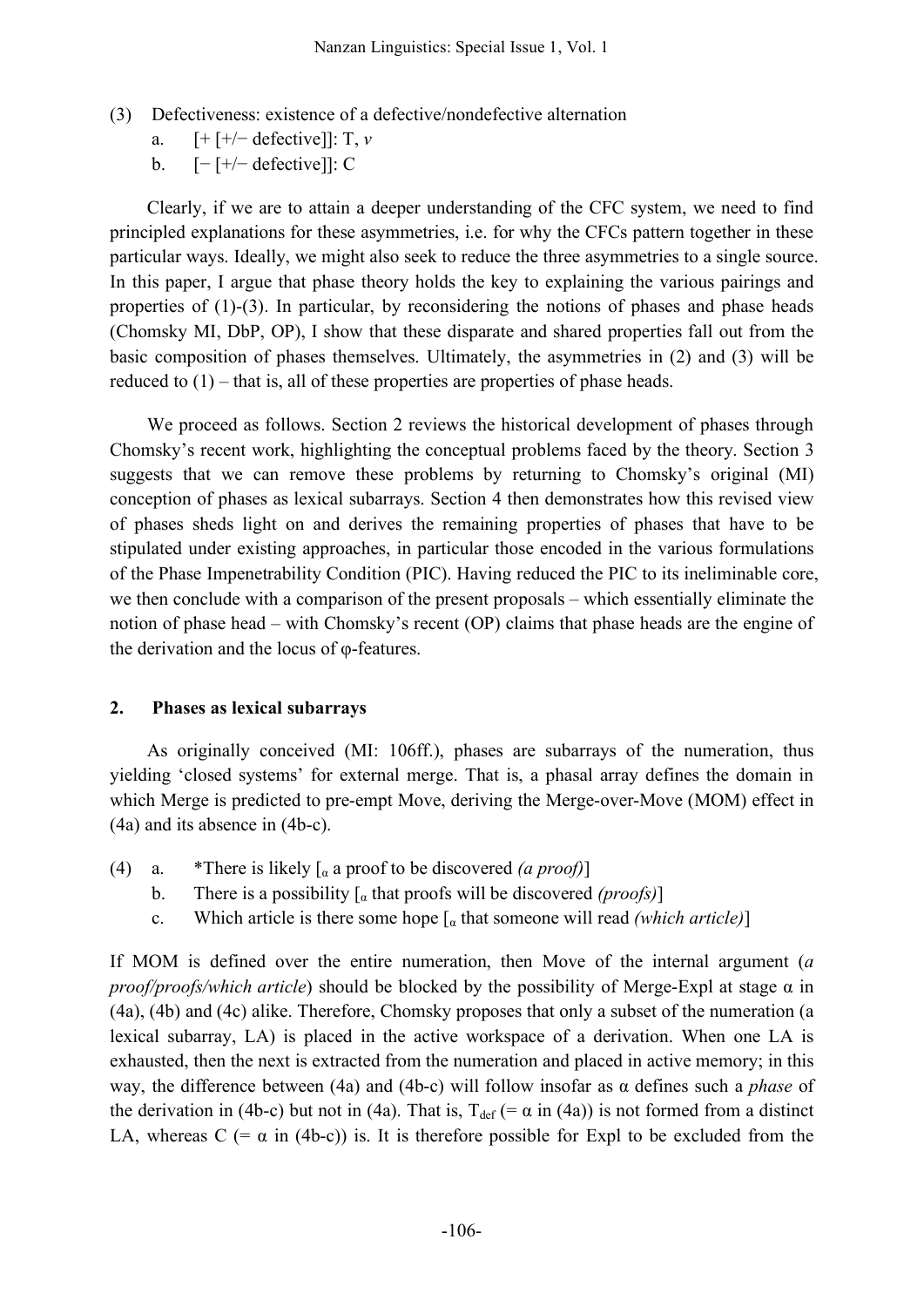relevant workspace from which α is constructed in (4b-c) but not in (4a). Hence MOM effects obtain only in (4a), since here the entire structure is the only phase – a single LA.

The next question that arises is how the phases are defined. Chomsky (MI: 106, DbP: 12) suggests such criteria as 'independence' at the interface, or 'propositionality', so that C(P) and  $v(P)$  are the phases:  $vP$  corresponds to full argument structure, and  $CP$  is the full clause including tense and force. Each phasal LA is then assumed to contain exactly one instance of exactly one of the phase heads (i.e. either C or *v*). Setting aside the widely noted problems with this definition of phasehood (see, e.g., Bošković 2002, Abels 2003, Matushansky 2003, Boeckx & Grohmann 2005, Epstein 2006), not least of which is the troubling discrepancy between the entities defined as phases (i.e. CP/*v*P) and those which are actually spelled out (transferred) and which should therefore define the 'independent' categories at the interface (i.e. TP/VP; we return to this point below), a major issue for this approach is the question of whether passive/unaccusative *v* should also be taken to define a phase along with transitive *v*\*. The availability of long-distance agreement in expletive-associate constructions suggests that it cannot be, given basic assumptions about the computational properties of phases.

As conceived by Chomsky, phases (C and *v*) represent points at which the existing syntactic object is accessed and evaluated by the interface components, thereby rendering the domain (complement) of the previous phase inaccessible to further operations, in accordance (some version of) the Phase Impenetrability Condition (PIC). Two distinct versions of the PIC are proposed by Chomsky. The original definition, given in MI: 108, is stated as follows (I adopt Müller's (2004) convention and refer to this version of PIC as  $\text{PIC}_1$ :

(5) *Phase Impenetrability Condition<sub>1</sub>* (MI version:  $\text{PIC}_1$ ) In phase  $\alpha$  with head H, the domain of H is not accessible to operations outside  $\alpha$ ; only H and its edge are accessible to such operations.

This yields the search space pattern in (6) (again based on Müller 2004), where phase heads are underlined and the search space of the nonphase head selecting H is given in **bold**:

(6) Search space available to nonphase head X:  $\underline{Z}$  [xp ...  $X$  [HP  $\cdots$  **H** [YP ...  $Y$  [WP  $\cdots$  W  $\cdots$ ]]]]

That is, the domain of the phase head  $H$  (=YP) is spelled out as soon as HP is complete and thus the next head  $(X)$  is merged, rendering YP (and anything it contains) inaccessible to search by a probe on X. Substituting  $Z/X/H$  for the CFCs  $C/T/v$ , this entails that  $T (= X)$ cannot see into the complement of a phasal  $v$  (i.e. into VP).<sup>3</sup> Consequently, the existence of Tassociate Agree in expletive existentials such as (7) would seem to exclude nontransitive *v*

<sup>&</sup>lt;sup>3</sup> This is assuming that Agree, as well as Move, is barred into/out of a lower phase. In OP, it is suggested that only Move (out of a lower phase) is barred, leaving open the possibility of Agree into a phase that has already been transferred. However, since the unvalued feature on the would-be goal of any such transphasal Agree operation should crash at the lower phase level, I assume this option to in fact be barred.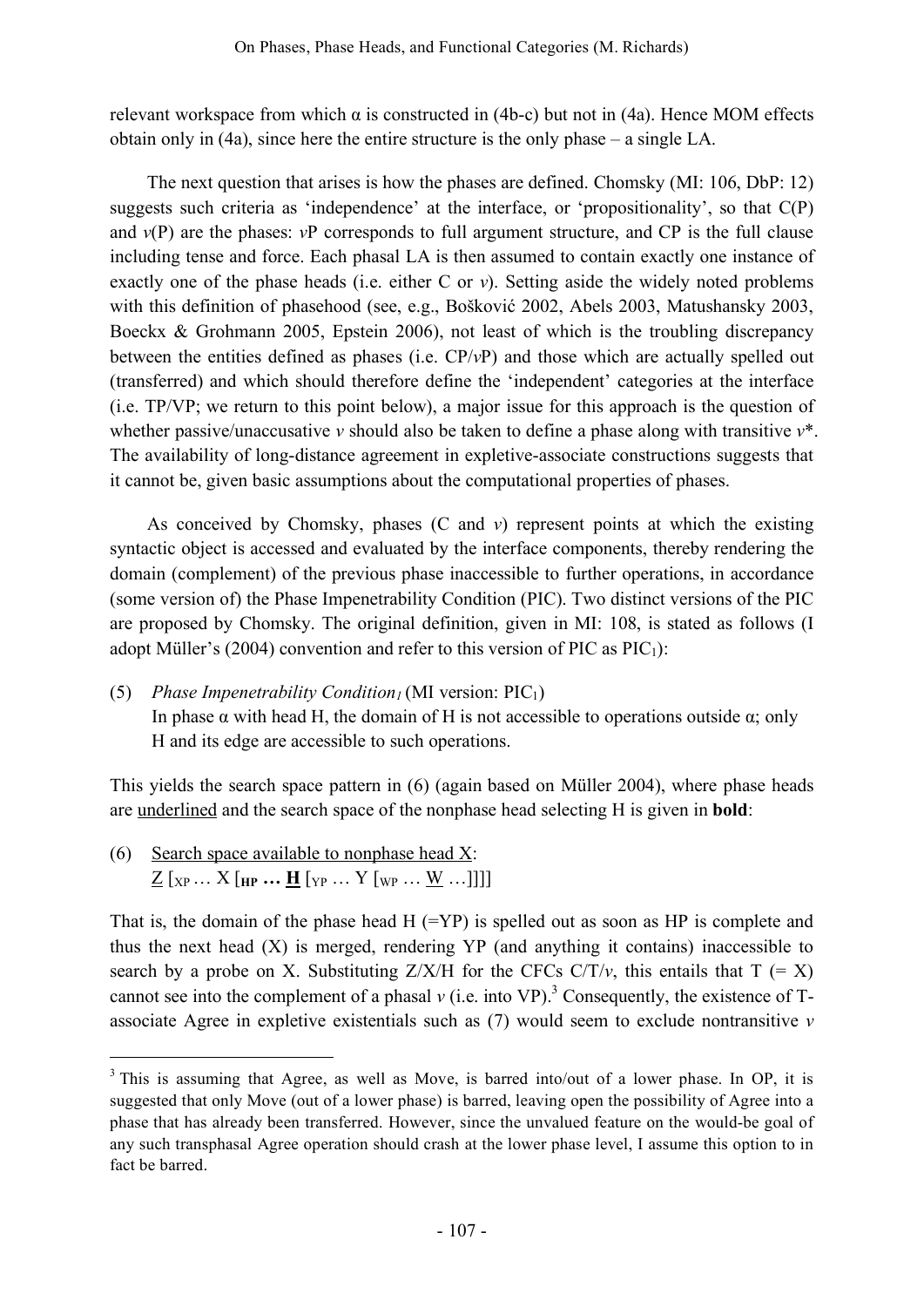from the class of phases.

(7) a. There  $T \vert_{v/VP}$  arrived  $\vert_{DP}$  a man]] b. Agree $(T, a \text{ man})$  $[T_{\lbrack \phi,(EPP)]}\dots DP_{\lbrack \phi,Ease]}]$ 

If passive/unaccusative *v*P is a phase, then Agree(T, *a man*) should be blocked since it involves Agree into a lower phase (a phasal domain which has already been spelled out, namely VP). Hence, for Chomsky/MI, *v* is not a phase, unlike transitive *v*\*.

Nevertheless, several objections can be raised to this conclusion. Firstly, there are numerous empirical arguments that  $v_{def}$  (i.e. passive/unaccusative *v*) behaves identically to transitive  $v^*$ in terms of the PIC: it provides the same reconstruction sites characteristic of an intermediate phase edge (see Fox 2002, Legate 2003), and allows for the same freedom of reordering of verb and object as other transphasal movements (Richards 2004, 2006a). Further, it is surely the case that passive/unaccusative *v*P has as much semantic-phonetic integrity as *v*\*P (i.e. PFisolability and full argument structure at LF, its single θ-role having been discharged), and should therefore meet the propositionality criterion for phasehood (cf. Richards 2004, Epstein 2006). For such reasons, Chomsky (DbP:12) introduces a distinction between *strong* and *weak* phases. The latter are phases only in the 'propositional' sense; they do not 'count' for determining points of spell-out under PIC. C and transitive *v*\*, then, are strong phases, whereas passive/unaccusative *v* is a weak phase.

This new distinction is, however, dubious on numerous grounds. For one, it fails to explain the shared behaviour between  $v_{\text{def}}$  and  $v^*$  in the empirical domains mentioned above (reconstruction, linearization, etc.), since these rely on  $v_{def}$  performing as a *strong* phase (thus providing a phase-edge landing site). The extra strong/weak technology is, further, insufficient to allow for Agree across a strong phase boundary, such as that which obtains in Icelandic 'DAT-NOM' constructions involving quirky subjects and nominative objects (Taraldsen 1995, Sigurðsson 1996 and many others). Here, (number) agreement between T and the in-situ nominative object indicates T-Agree across a strong, *v*\* phase, as in (8).

- (8) Icelandic DAT-NOM constructions
	- a. Her<sub>DAT</sub>  $T$   $[v^{*p}$  bored<sub>3pl</sub>  $[$ <sub>DP</sub> they<sub>NOM</sub> $]]$
	- b. Agree(T, *they*)  $\rightarrow$  $[T_{[{\scriptsize \textsf{\textup{}}\bullet},\,({\rm EPP})}] \, ... \,DP_{[{\scriptsize \textsf{\textup{}}\bullet},\, {\rm Case}]}]$

To allow for such Agree, Chomsky (DbP) proposes a revision to the MI version of PIC, such that only phase heads should count as the triggers of spell-out (thus transfer of HP occurs not at X/T but at Z/C). The relevant definition is given in (9); following Müller 2004, I dub this  $\text{PIC}_2$ , which has the search-space profile in (10).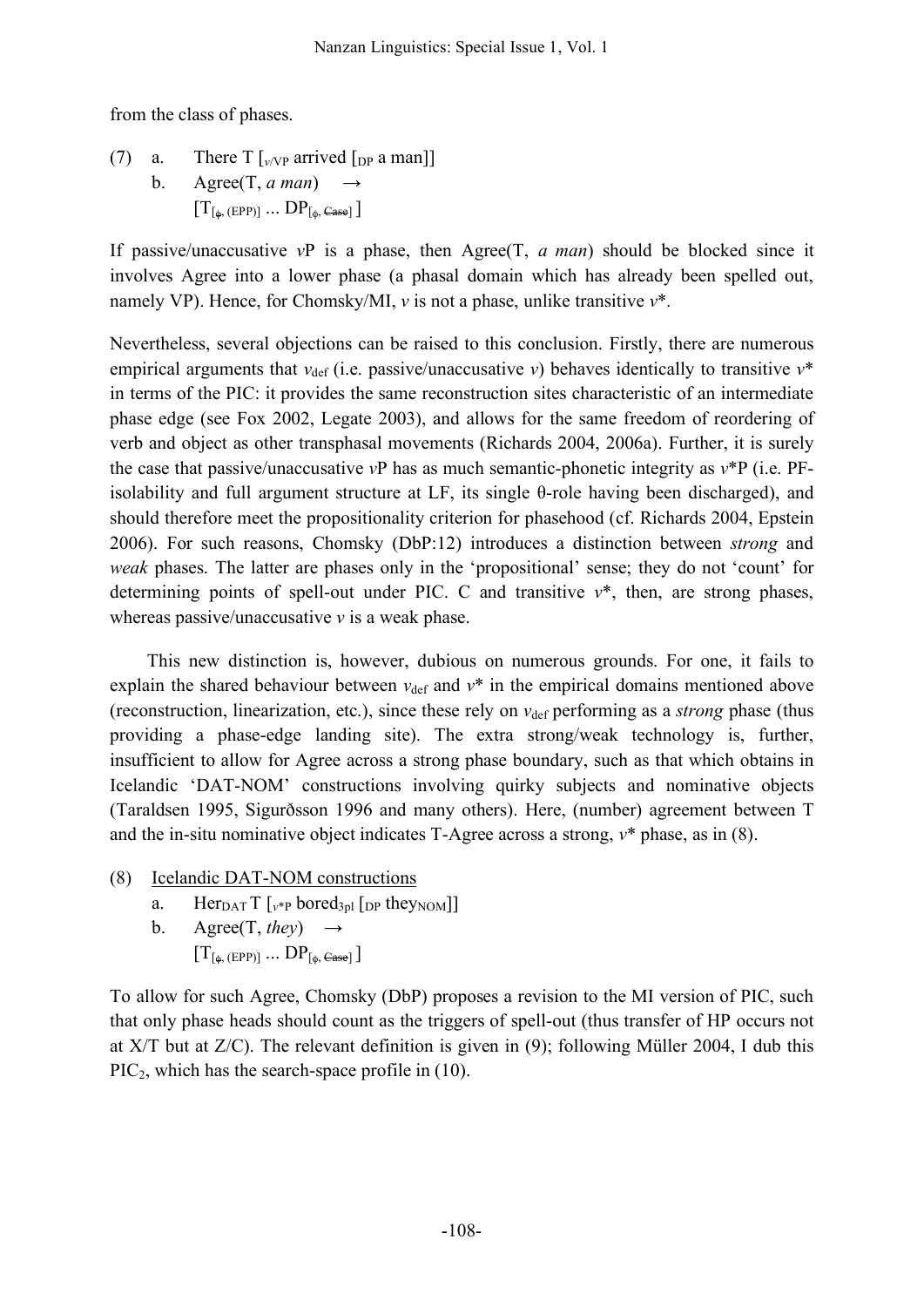- (9) *Phase Impenetrability Condition*<sub>2</sub> (DbP version: PIC<sub>2</sub>) [Given structure  $[\text{ZP } Z \dots [\text{HP } \alpha]$  [H YP]]], with H and Z the heads of phases – MDR]: The domain of H is not accessible to operations at ZP; only H and its edge are accessible to such operations.
- (10) Search space available to nonphase head X:  $\underline{Z}$  [xp ...  $X$  [Hp ...  $\underline{H}$  [Yp ...  $Y$  [Wp ...  $\underline{W}$  ...]]]]

As a comparison of (10) with (6) readily reveals, the effect of delaying transfer until the next ('strong') phase level is that the search space of the non-phase head  $(X = T)$  is extended. Whereas under  $(5)/(6)$ , VP was inaccessible to T, now T can see right down into the complement of V. Thus  $(9)/(10)$  renders the internal argument accessible to T – the correct empirical result, for (7) *as well as* (8). As I point out in Richards 2004, PIC<sub>2</sub> therefore has the desirable consequence of rendering the already dubious (and ineffectual) weak/strong distinction conceptually redundant  $-$  (7) and (8) instantiate identical configurations under PIC2, and thus passive/unaccusative *v*P can be a ('strong') phase after all. Since this is indeed what we find (i.e. the evidence presented by Fox, Legate, and Richards, cited above),  $\text{PIC}_2$  is to be preferred on empirical grounds.

However, there may yet be conceptual grounds for maintaining  $\text{PIC}_1$  over  $\text{PIC}_2$  (and, indeed, for rejecting both of them). Firstly, as Müller argues,  $\text{PIC}_2$  would seem to be a 'weaker' formulation than  $\text{PIC}_1$  since it increases X's search space and thus the amount of structure that has to be kept in active memory for longer. Since a major conceptual argument for phases is the reduction in computational burden that can be afforded by allowing the system to periodically 'forget' derivational information (see, e.g., BEA: 4, OP: 9), this 'weakening' of the PIC arguably undermines the computational rationale for having phases in the first place.

More generally, phases and PIC (i.e. cyclic transfer) are supposed to conform to the Strong Minimalist Thesis (SMT), which means that they should facilitate and optimize the mapping to the interfaces (such as by reducing operative complexity, as above, etc.). As such, PIC should have the status of a natural, necessary principle. It therefore sits rather uncomfortably with this that two nontrivially different formulations of the PIC exist. Ideally, there should be no room for such equivocation, since the PIC dichotomy could well mask a deeper conceptual flaw undermining the entire enterprise. Perhaps, then, both formulations are equally optimal, in some sense (cf. Uriagereka 1999 on alternative formulations of the LCA)? This seems unlikely, since whilst it may well be true that some notion of PIC and phase edge follows from SMT (see OP: 8-9 and section 4 below), the current formulations ((5) and (9)) are rife with stipulations. These stipulated, as yet unexplained, properties are listed in (11).

- (11) a. the size of the search space for nonphase heads  $(X \text{ in } (5)/(9))$ 
	- b. the size of the spelled-out unit ('phasal domain')
	- c. the size and accessibility of the edge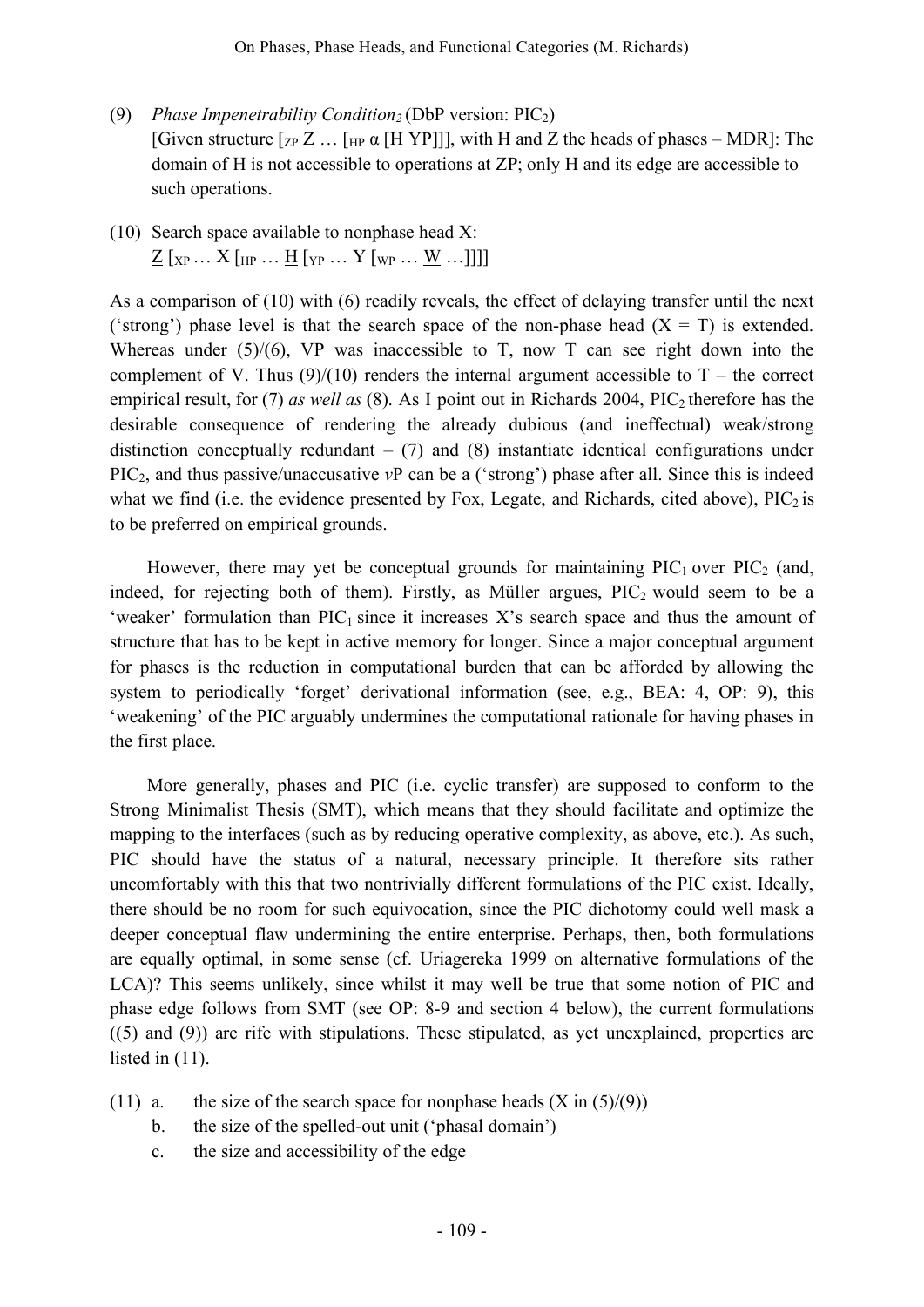- d. the timing of spell-out of the lower phasal domain (HP in  $(5)/(9)$ )
- e. the identity of the phase heads (as C and *v*), which does not follow from  $(5)/(9)$  but requires independent determination (e.g. the 'propositionality' / 'interface independence' criteria).

If phases/PIC are an inevitable property of an optimally designed language system (as SMT would have it), then why do so many nontrivial properties need stipulating within the definition of the PIC? As numerous authors have pointed out, the system smacks of arbitrariness (cf. Abels 2003, Boeckx & Grohmann 2005, who draw comparisons with GB-era Barriers). The challenge, then, from the minimalist perspective, is to reconcile these stipulated aspects with the necessary core of the PIC (that is, the provision of an edge). Instead of directly encoding the nontrivial properties of phases and cyclic spell-out, the aim is to show how (11a-e) can emerge for free in a nonarbitrary, nonstipulative, principled system. This is the challenge taken up in the subsequent two sections.

#### **3. Picking a PIC? Two indeterminacies and a possible unification**

Let us first address the general problem of why there should exist an indeterminacy in the very definition of the PIC (i.e. the coexistence of  $\text{PIC}_1$  and  $\text{PIC}_2$ ). Recall that the two existing definitions, repeated for convenience in (12), serve to alter the search space available to the nonphase head,  $X (= T)$ .

(12) Given structure  $\lceil z_P Z \rceil_{XP} X \rceil_{HP} \alpha$  [H YP]], with H and Z the heads of phases:

- a. *Phase Impenetrability Condition*<sub>1</sub> (MI version: PIC<sub>1</sub>) In phase  $\alpha$  with head H, the domain of H is not accessible to operations outside  $\alpha$ ; only H and its edge are accessible to such operations.
- b. *Phase Impenetrability Condition*<sub>2</sub> (DbP version: PIC<sub>2</sub>) The domain of H is not accessible to operations at ZP; only H and its edge are accessible to such operations.

In fact, as observed in Richards 2004, this alteration to X's search space is *all* that changes from (12a) to (12b). This is illustrated in (13), which gives the search space patterns for all three heads (again, Z-X-H can be taken to correspond to the CFCs, i.e. to C-T-*v* respectively, with search space in **bold** and phase heads underlined):

| $(13)$ a.   | Search space under $\text{PIC}_1$ :                                                                                                          |
|-------------|----------------------------------------------------------------------------------------------------------------------------------------------|
|             | <i>Search space for H</i> : $\underline{Z}$ [ <sub>XP</sub> X [ <sub>HP</sub> <u>H</u> [ <sub>YP</sub> <b>Y</b> [ <sub>WP</sub> <b>W</b> ]]] |
|             | <i>Search space for X</i> : $\underline{Z}$ [xp $X$ [HP $\underline{H}$ [YP $Y$ [WP $\underline{W}$ ]]]]                                     |
|             | <i>Search space for Z</i> : $\underline{Z}$ [xp <b>X</b> [HP <b>H</b> [YP <b>Y</b> [WP <b>W</b> ]]]                                          |
| $b_{\cdot}$ | Search space under $\text{PIC}_2$ :                                                                                                          |
|             | <i>Search space for H</i> : $\underline{Z}$ [xp $X$ [HP $\underline{H}$ [YP $Y$ [WP $\underline{W}$ ]]]]                                     |
|             | <i>Search space for X</i> : $\underline{Z}$ [xp  X [HP <b>H</b> [YP <b>Y</b> [WP <b>W</b> ]]]                                                |
|             | <i>Search space for Z</i> : $\underline{Z}$ [xp <b>X</b> [HP <b>H</b> [YP <b>Y</b> [WP <b>W</b> ]]]                                          |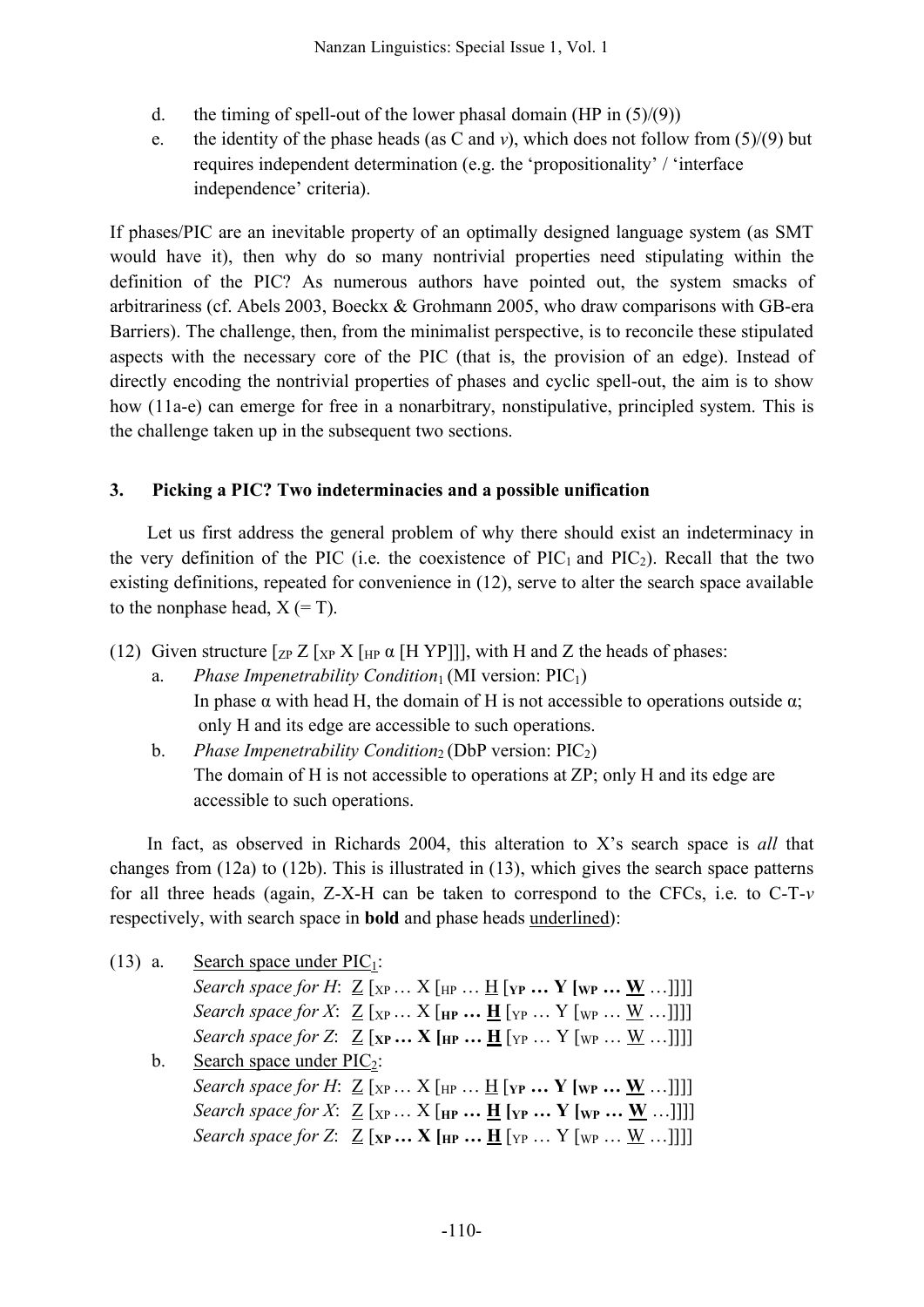Thus, as we saw in the previous section, if  $Z = C$ ,  $X = T$ ,  $H = v$ ,  $Y = V$  and  $W = D$ , then YP (= VP) is accessible to T but not to C under  $\text{PIC}_2$ , but to neither T nor C under  $\text{PIC}_1$ . The indeterminacy in PIC-formulations is thus identical with and equivalent to an indeterminacy in T's search space – nothing else changes or is at stake. The question of why two divergent definitions of PIC are possible (as opposed to just a single PIC, or indeed to three, four, or thirty-four PICs) thus reduces to the question of why T's (i.e. the nonphase head's) search space is undetermined by phase theory in this way. If we can find a principled answer to this latter question, then we can remove the stipulation of T's search space (i.e. (11a)) from the definition of the PIC itself, and thus reduce the two PICs to a single, fundamental formulation – a unified PIC (Richards 2004).

The answer lies in a further observation. We have ascertained that the only thing that changes from PIC<sub>1</sub> to PIC<sub>2</sub> is the range of the probe on T. More specifically,  $T (=X)$  shares search space with  $C$  (=Z) under PIC<sub>1</sub> (cf. (13a)) but with  $\nu$  (=H) under PIC<sub>2</sub> (cf. (13b)). C and *v*'s search spaces, on the other hand, are *unaffected*. This would follow if search space for phase heads (C and *v*) is inherently constrained by the very fact that they can never belong to the same LA (i.e. the fact that they are phase heads). We therefore need to tie search space with LA-composition. Of crucial relevance here is the novel observation that there is a further indeterminacy that arises when we consider the composition of phasal LAs themselves (i.e. 'phases proper'): namely, does T belong to C's subarray (i.e.  $\{C, T\}$ ,  $\{v, V\}$ ) or to *v*'s subarray (i.e.  $\{C\}$ ,  $\{T, v, V\}$ )? In principle, T could belong to either (the theory does not exclude either option), something which seems to have gone unnoted in the literature. We therefore have an indeterminacy in the phasal allegiance of the nonphase head to go with the indeterminacy in the search space of this same head. This would be a surprising coincidence, and suggests that there is indeed a strong connection to be made between LA-composition and search space.

The claim I would like to make is that the indeterminacy in T's search space is directly related to the indeterminacy in T's phasal allegiance in the following way: T belonging to C's subarray implies  $\text{PIC}_1$ ; T belonging to *v*'s subarray implies  $\text{PIC}_2$ . This follows if we simply reformulate PIC in terms of *phases proper* (i.e. subarrays) rather than in terms of 'phase heads' (as was the case in the existing definitions in (12)):

(14) *Phase Impenetrability Condition* (unified, relativized to the lexical subarray: PIC*LA*) 4 [In phase  $\alpha$  with head H,] the domain of H is not accessible to operations 'outside' [the  $XP$  projected from  $LA_H$ ; only H and its edge are accessible to such operations where  $LA_H$  = the lexical subarray defined by phase head H, with **either**  $X \in LA_H$  (= PIC<sub>2</sub>) **or**  $X \notin LA_H$  (= PIC<sub>1</sub>)

That is, if the nonphase head  $(T/X)$  belongs to the lower phase/LA, we obtain the search

<sup>&</sup>lt;sup>4</sup> It is also a 'literal' PIC in that it is the entire phase (i.e. the entire structure built from the relevant LA) that is impenetrable, rather than some subpart of it (as on previous definitions).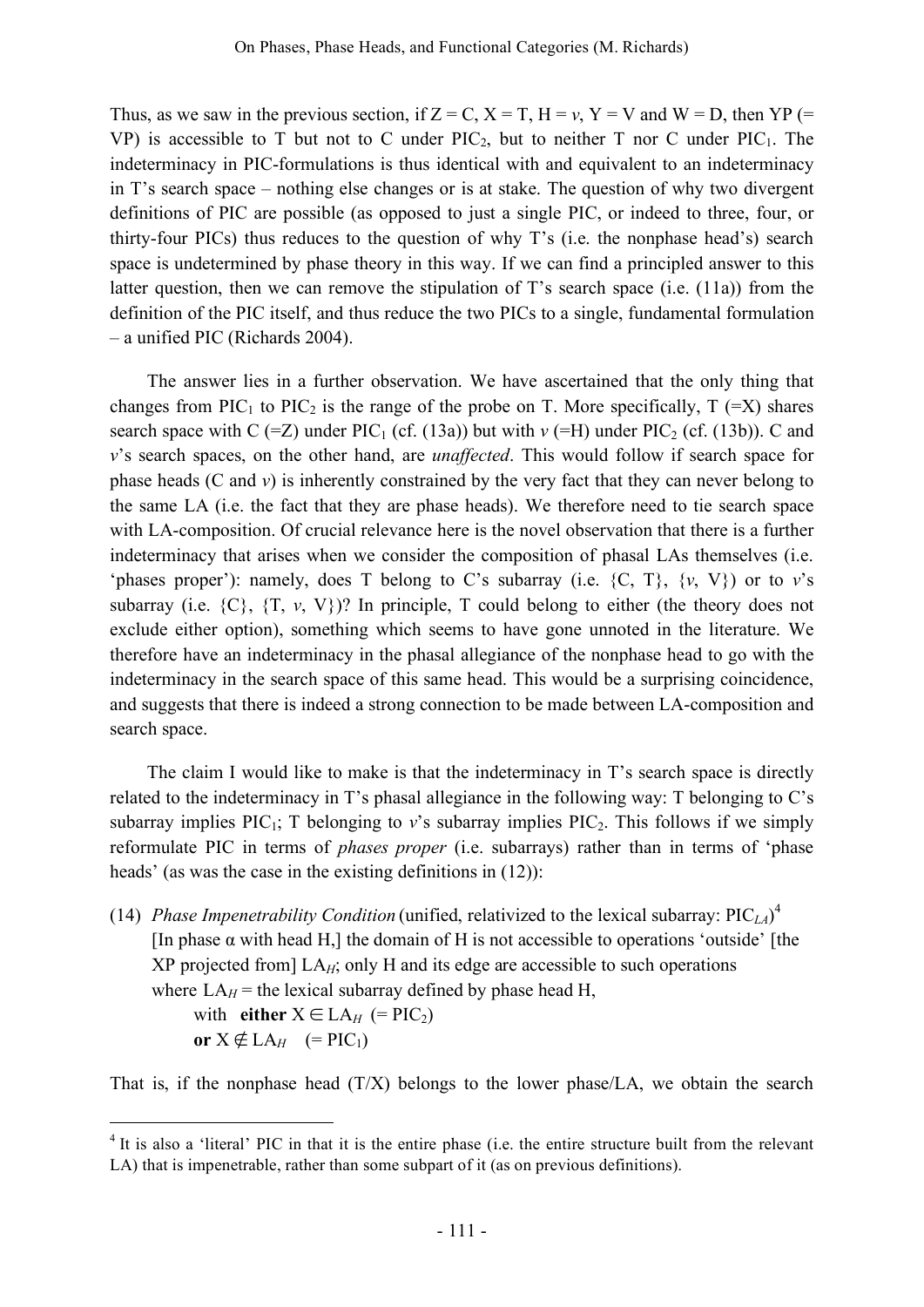patterns characterized by  $\text{PIC}_2$ ; if it belongs to the higher phase/LA, we obtain the search patterns characteristic of  $\text{PIC}_1$ . This is because T's LA-membership directly affects the timing of spell-out on this definition, and thus the structure that is available to T at the point at which it is merged: sharing LA implies sharing search space. The choice between (12a) and (12b) now reduces to the choice between whether T is an LA-mate of C or of *v*. There is thus no need to choose amongst formulations of the PIC itself – the phasal composition does this for us.

Since the indeterminacy in question holds for all nonphase heads, PIC*LA*/(14) should generalize right the way down the tree, thus providing a generalized algorithm for assigning phase heads and nonphase heads pairwise to LAs. Let us assume so. Then, setting aside many important and unresolved questions relating to the phasal status of DPs and their internal constituents (Svenonius 2004, Chomsky 2005), we arrive at a system in which phases are composed maximally of two heads in the main projection line: a phase head plus a nonphase head (plus any arguments they select).<sup>5</sup>

- (15) Given the clausal 'backbone' structure [C-T-*v*-V]:
	- a. PIC<sub>1</sub> = {C, T}, {*v*, V}, i.e. pairs of heads {phase—nonphase}
	- b. PIC<sub>2</sub> = {... C}, {T, *v*}, {V, ...}, i.e. pairs of heads {nonphase—phase}

Both of these two pairing algorithms would seem equally 'optimal' from the computational perspective, thus removing Müller's conceptual argument against  $\text{PIC}_2$  (conceived as in  $(14)/(15b)$ : there is no sense in which the phasal composition in  $(15b)$  is a 'weaker' version of that in (15a). The PIC itself doesn't change, and so there can be no question of a 'weakening' of the PIC from (15a) to (15b). Assuming, however, that  $\text{PIC}_2$  is correct on empirical grounds (cf. section 2), we will adopt (15b) as the correct characterization of UG: that is, phasal LAs consist of pairs of phase heads and nonphase heads, such that the latter  $(T/V/N)$  selects the former  $(C/v/D)$ , so far as possible:<sup>6</sup>

(16) *Phase*<sub>LA</sub> = {nonphase—phase}

To summarize this section, we have seen that by eliminating the search-space stipulation from the definition of the PIC itself, we can reduce  $\text{PIC}_1$  and  $\text{PIC}_2$  to the elementary

<sup>&</sup>lt;sup>5</sup> Admittedly, this pairwise composition of phases (essentially, a constraint such that phases may consist maximally of two heads in a projection line) does not follow from anything – it is an assumption of the theory, but one which has the interesting consequence of deriving all the remaining stipulated properties of phase theory/PIC (see next section). In section 5, pairwise composition will be reduced to the level of principled explanation (i.e. shown to follow from independent 'good design' factors).

<sup>&</sup>lt;sup>6</sup> The 'nonphase head' will clearly be absent in the case of root nodes (matrix CP) and left branches. The latter, and maybe arguments in general, are constructed separately, in parallel derivations  $(MI:110)$  – whether via PIC<sub>1</sub> or PIC<sub>2</sub> is an open question – and the labels of the syntactic objects thus formed (D etc.) are then returned to the relevant main-branch array, cf. Rezac 2002.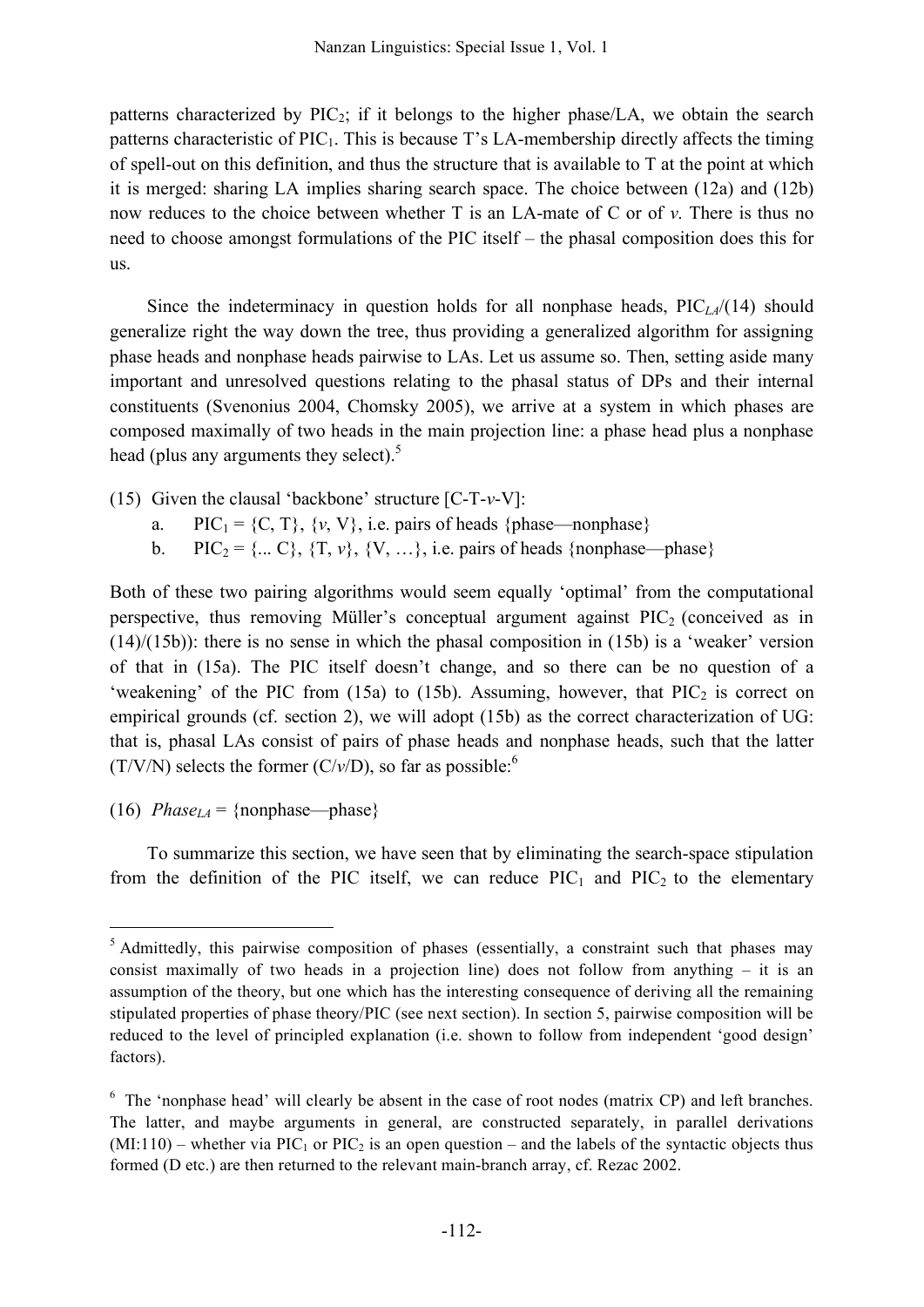composition of phases and thus eliminate one conceptual flaw (*viz*. (11a)): there is now just one, invariant PIC.

Still, the other stipulations in (11b-e) remain built into the revised PIC in (14), no less than in (12). These, too, must be eliminated if the relevant properties are to become more than just a matter of definition and thus qualify for Chomsky's more stringent level of (beyond) explanatory adequacy. The next section attempts to show that the LA-based reconception of PIC in (14) indeed allows for such a refinement of the core concepts of phase theory.

## **4. Phases without phase heads**

If the preceding section is along the right lines, then the differing search spaces of T under PIC<sub>1</sub> and PIC<sub>2</sub> reduce to different choices of LA-composition under PIC<sub>LA</sub>, viz. [ $\{C\}$ ,  $\{T, v\}$ ]  $(=(14b))$  vs.  $[\{C, T\}, \{v\}]$   $(=(14a))$ . However, various constraints on the range of a probe (search space) remain stipulated, in two ways:

(17) a. The *domain* clause:

the domain (complement) of a phase head is spelled out rather than the phasal XP itself ("the domain of H is not accessible to operations [at/outside HP/ZP/LA*<sup>H</sup>*  $etc$ ]") – cf. (11b/d)

b. The *edge/accessibility* clause: the head and specifiers of a phasal XP are not spelt out at the same time as the complement domain, yielding the 'edge' (escape hatch) ("only H and its edge are accessible to such operations") – cf.  $(11c)$ 

Both of these stipulations have been criticized in the recent literature (see Boeckx & Grohmann 2005 for recent summary and discussion), with some justification. At the core of the problems raised by (17) is the apparent inconsistency between the phasal and spelled-out categories: that is, if CP/*v*P are the phases, then why are TP/VP the units that are actually sent to spell-out? (Not least, such an inconsistency threatens to render completely unreliable the already inconclusive diagnostics for phasehood, such as the supposed 'phonetic isolability' of phasal constituents for right-node raising, extraposition and the like – see Bošković 2002, Matushansky 2003 for discussion.)

However, the criticisms are perhaps only partially justified. This is because at least some notion of phase edge, and thus the differential spell-out of phase heads and their complements, follows simply from SMT (optimal design), or as Chomsky (BEA) puts it, from "meaningful cyclic computation". If the entire phase were spelled out, then phases would always crash at the interface (unless it could somehow be ensured that only internally convergent entities are sent to spell-out, in which case only entire clauses could be phases, depriving the phase system of any computational advantage). Further, no movement out of a phase would be possible (since there would be no position to escape to), and perhaps even the very iterability of merge would be compromised (insofar as the latter depends on the accessibility of the edge feature in the label of the complement selected for merge; cf. OP: 6). In short, no integrated,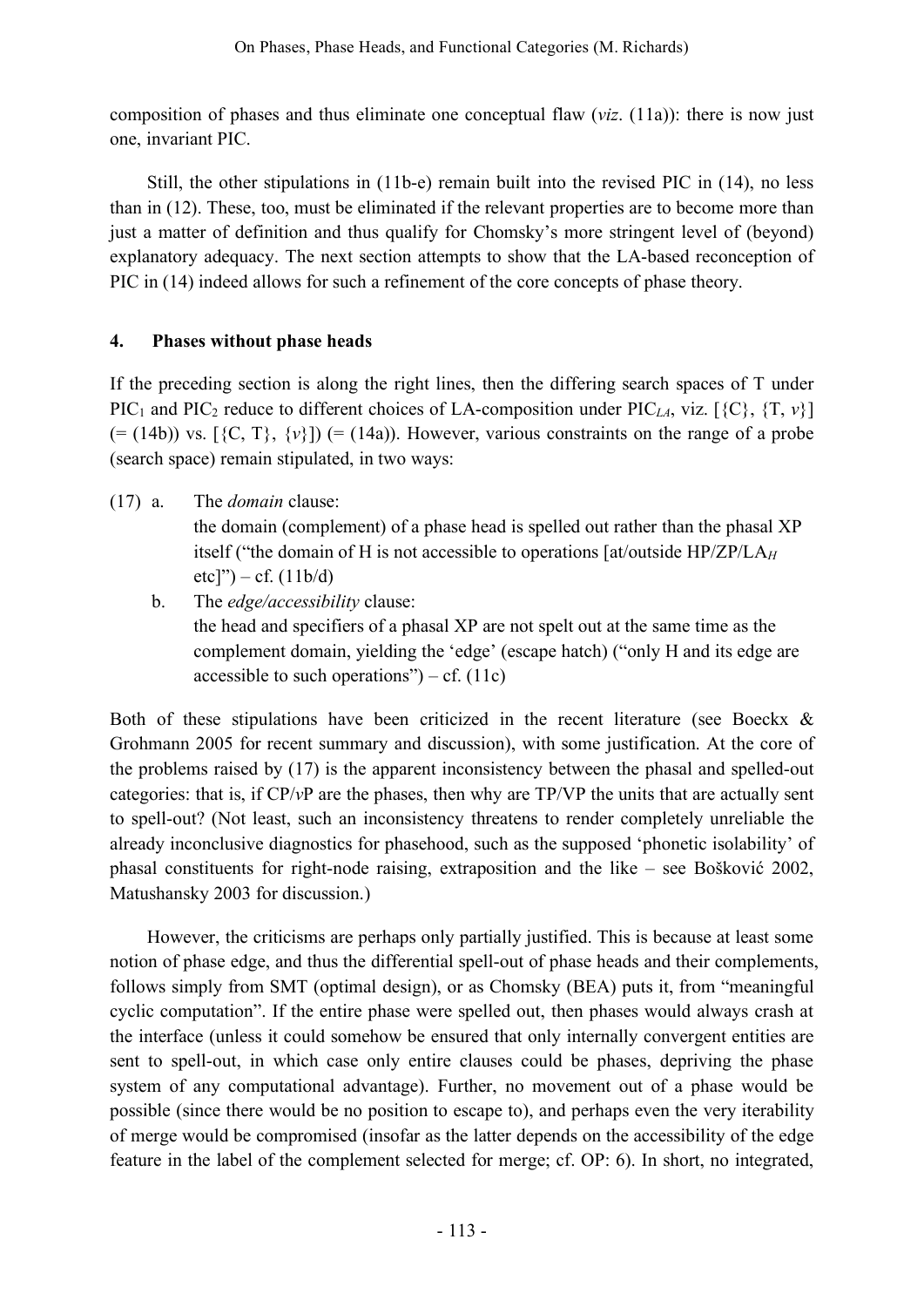compositional, or convergent structure could be formed without some notion of phase edge (i.e. an 'escape hatch' domain that counts as part of the *next* phase for the purposes of spellout), so that the latter is a requirement of good (let alone optimal) design. The disparity between CP/*v*P and TP/VP, then, follows as a way to ensure that Full Interpretation can be met – only a subpart of a phase can possibly be spelled out if language is to conform to SMT; in particular, the head must remain accessible (for selection, and maybe also head movement), and therefore any higher material in the projection (i.e. specifiers) must be accessible too (MI:108).

If this is correct, then a phase-internal cut-off point would seem to be conceptually necessary (that is, it follows from SMT and can therefore be said to come 'for free'). This disarms the general objections to edge-type escape hatches raised by the above-cited authors. Nevertheless, the precise definition of this escape hatch remains arbitrary. In particular, we might ask why this phase-internal cut-off point falls specifically between the head of the phase and its complement. That is, why does the edge-nonedge distinction coincide specifically with head-complement within the phase? If the domain/edge distinction is so natural, surely it should emerge from the theory and not need to be directly and arbitrarily stipulated in the definition of the PIC itself?

The revised PIC in (14) would again seem to provide the key to solving these remaining inadequacies. Recall our reconception of  $\text{PIC}_2$  in terms of  $\text{PIC}_{LA}$ , repeated here:

(18) 
$$
PIC_2 = \{...\ C\}, \{T, \nu\}, \{V, ...\}
$$
 [cf. (15b)]

All the familiar (and formerly stipulated) properties of phases can be shown to follow as automatic consequences of (18), thus removing the final conceptual hurdles in (11b-e). In the following subsections, we run through each of these in turn, and address the first two of our asymmetries, (1) and (2), along the way.

### **4.1 What gets spelled out?**

We start with problem/stipulation in (11b): that is, why is it specifically TP/VP that is transferred and not CP/*v*P (or some other phase-internal constituent)? The answer provided by (18) is straightforward. Not only does the LA-composition  $\{T, v\}$ ,  $\{V, ...\}$  derive the shared search space between T and  $v$  (cf. (13b)), but it also identifies the units that are actually sent separately to spell-out: these are simply (the units projected from) distinct LAs. Thus the structure projected from the LA  $\{T, v\}$ , i.e. TP, is spelled out separately from the phase head C (which belongs to the next LA), and the structure projected from the LA  $\{V, ...\}$ , i.e. VP, is spelled out separately from the phase head *v*, which belongs to the next LA  $({T, v})$ . Once we reconceive phases as LAs, and once we view T as belonging to *v*'s rather than T's LA, it is phases (LAs) themselves that are spelled out by PIC (qua PIC*LA*). That is, just as we observed a parallel (equivalence) between LAs and search space in section 3, so there is a parallel between LAs and the 'phasal/complement domains' sent to spell-out.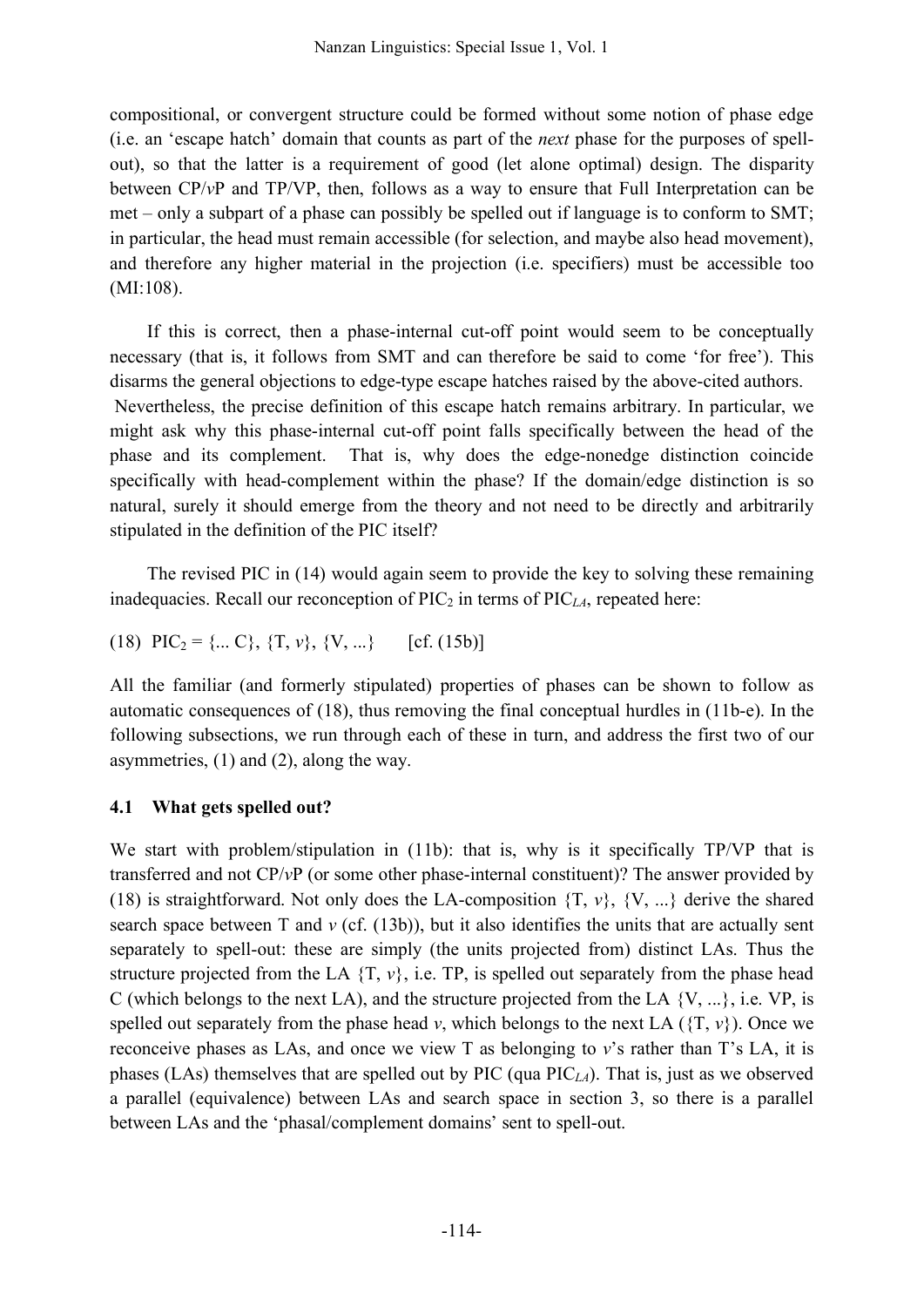In short, the phasal units (LAs) identified in (18) *are* the spelled-out units: there's no longer any phase/domain dichotomy.

### **4.2 Why does the edge remain accessible?**

This is question (11c), i.e. why do *v* and spec-*v* 'stay behind' when VP is spelled out (and similarly C and spec-C when TP is spelled out)? Again, (18) provides a transparent answer. The edge material (i.e. head plus specifiers) stays behind because it constitutes a *different* phase from the 'phasal/complement domain': *v* and spec-*v* belong to the LA {T, *v*}, not to the LA  $\{V, ...\}$ . Consequently, the fact that the edge belongs to the next phase for the purposes of spell-out no longer needs to be stipulated: the edge *is* the next phase, and not some special, arbitrary subpart of the current phase, hence the fact that it isn't spelled out with the current phase. (See Svenonius 2004 for a similar, what we might dub 'phase-external', view of the 'edge'.)

In sum, the reformulation of the PIC in  $(15b)/(18)$  renders superfluous the specific provision of a phase-internal edge-nonedge cut-off point. The phase head and its complement simply belong to separate LAs, hence their being transferred at different times.<sup>7</sup>

## 4**.3 The first asymmetry: What are the phase heads?**

We are now in a position to address the first of the three asymmetries in section 1, repeated here:

(19) Phase heads

a.  $[+$  phase]:  $C, v$ 

b.  $[-$  phase]:  $T$ 

This is the problem in (11e). The question to be answered here is why T is unique amongst the CFCs (C-T-*v*) in *not* being a phase head, a problematic anomaly that has beset Chomsky's phase theory since its inception. Our present proposals allow this problem to be approached from a new perspective. In this light, there is nothing special about  $T$  (or  $V$  for that matter), apart from its ambiguous phasal allegiance; *nothing* is a phase head on this approach, because there is simply no such thing. Phases are LAs (i.e. subarrays of the numeration), and LAs do not have 'heads'. Of course, we still have to account for the special behaviour of those heads previously privileged as phase heads, namely their role in triggering spell-out and defining a 'complement domain' for spell-out. These special properties normally associated with phase heads are now once again simply a function of how phases (LAs) are composed: once one LA

 $<sup>7</sup>$  Note that PIC<sub>1</sub>, reconceived as (15a), would yield the wrong results here, since it defines the wrong</sup> units: CP and *v*P would be the spelt-out units under the LA-composition in (15a), and TP/VP would provide the edge/escape hatch. Thus the familiar, observed properties of phases (reconstruction sites at spec-C and spec- $v$ , successive cyclic movement through CP, etc.) all now imply PIC<sub>2</sub>, conceived as (15b). We return to this point in section 4.5 below.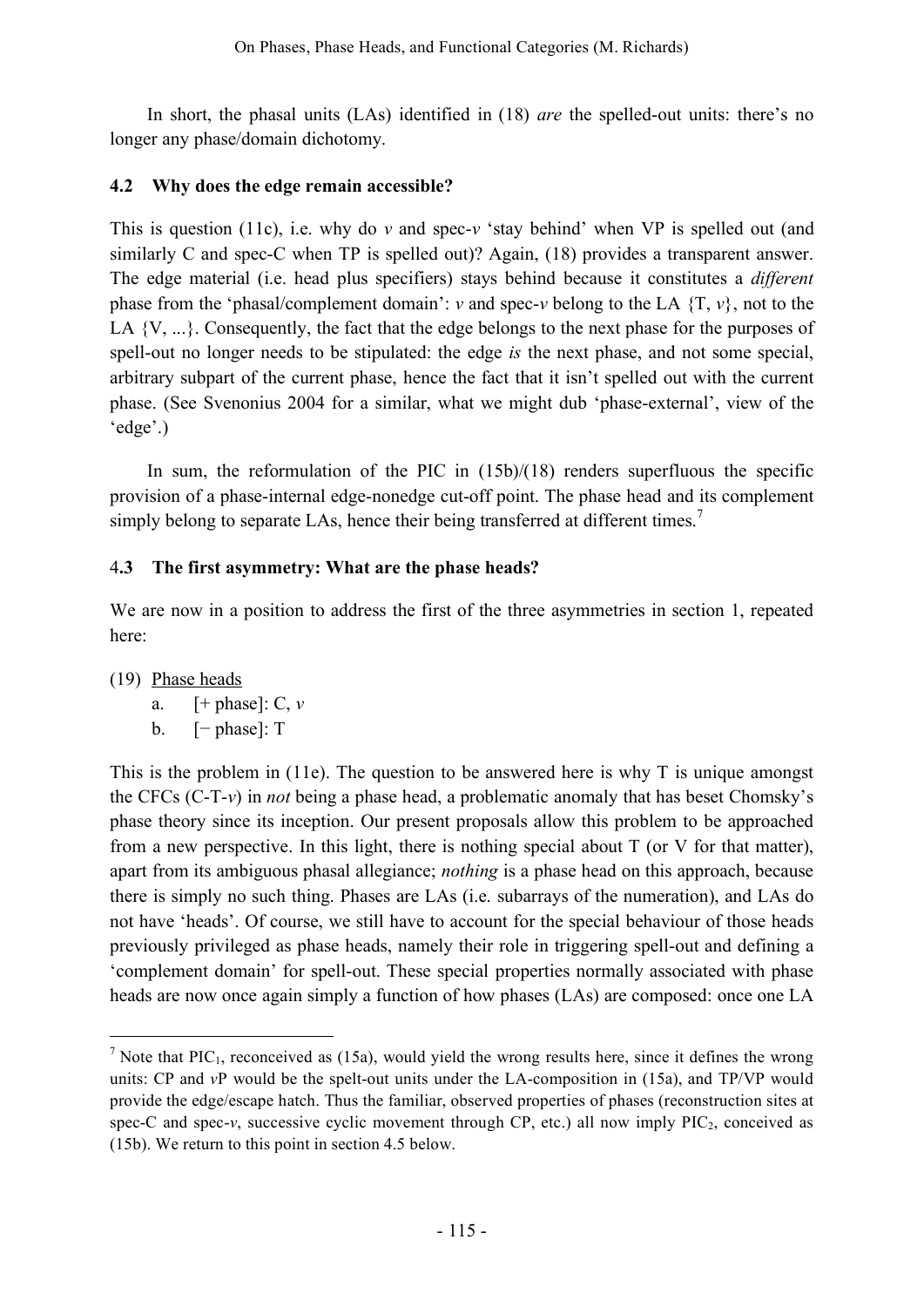is exhausted, the next one begins, and spell-out of a lower phase thereby triggered. It thus follows that the first (= lowest) head in an LA will have the effect of triggering spell-out. Given (18), C and *v* are spell-out triggers (i.e. 'phase heads') simply because they are the first head in their respective LAs. That T is not a 'phase head' is simply due to how LAs are composed, i.e. as in  $(15b)/(18)^8$ 

The notion 'phase head' thus becomes epiphenomenal on this approach, its properties divided amongst the heads in a phasal LA: the first  $(=$  lowest) head in an LA triggers spell-out of the lower phase (i.e. the structure built from the lower LA), whilst the second  $(=$  higher) head in an LA defines the spelled-out unit (as in sections 4.1-2):

 $(20) \{H_2, \qquad H_1\}$ ↑ ↑ spelt-out unit spell-out trigger (for lower phase)

In sum, phases are headless under the LA-based approach proposed here, which eliminates the phase head as a primitive of the theory.

## **4.4 The second asymmetry: Merge-Expl as a property of phase heads 9**

With the lexical arrays that constitute phases defined as in (18), a new perspective also emerges for addressing the second asymmetry in section 1, repeated here:

- (21) Expletive sites: the 'Merge-Expl' property
	- a.  $[+ \text{Merge-Expl}]$ : C, T
	- b. [− Merge-Expl]: *v*

The typology in  $(21)$  is illustrated in  $(22-24)$ , from Richards & Biberauer 2005.

### (22) CP-Expl

- a. 'V2-expletives'/'expletive topics'
	- $\int_{\mathbb{C}} \rho \, \mathbf{P} \, d\mathbf{P} \, d\mathbf{P}$  *klaruðu*  $\int_{\mathbb{C}} \rho \, \text{margar} \, \text{mys} \left[ \int_{\mathbb{C}} \rho \, \text{sigma} \, d\mathbf{P} \, d\mathbf{P} \right] \left[ \int_{\mathbb{C}} \rho \, \text{sigma} \, d\mathbf{P} \right]$ there finished many mice cheese-the completely
		- [Icelandic, from Alexiadou & Anagnostopoulou 2001: (41)]
- b. 'Wh-expletives'/'partial wh-movement' **Was** glaubst du, welchen Mann sie liebt? what believe you which man she loves

[German, from Felser 2003: (17)]

<sup>&</sup>lt;sup>8</sup> Under (15a)/PIC<sub>1</sub>, *T* and *V* would be the spell-out triggers (i.e. they would be the 'phase heads' in this now derived, secondary sense).

<sup>9</sup> See Richards 2004, 2005, Richards & Biberauer 2005 for more detailed discussion of the material in this section.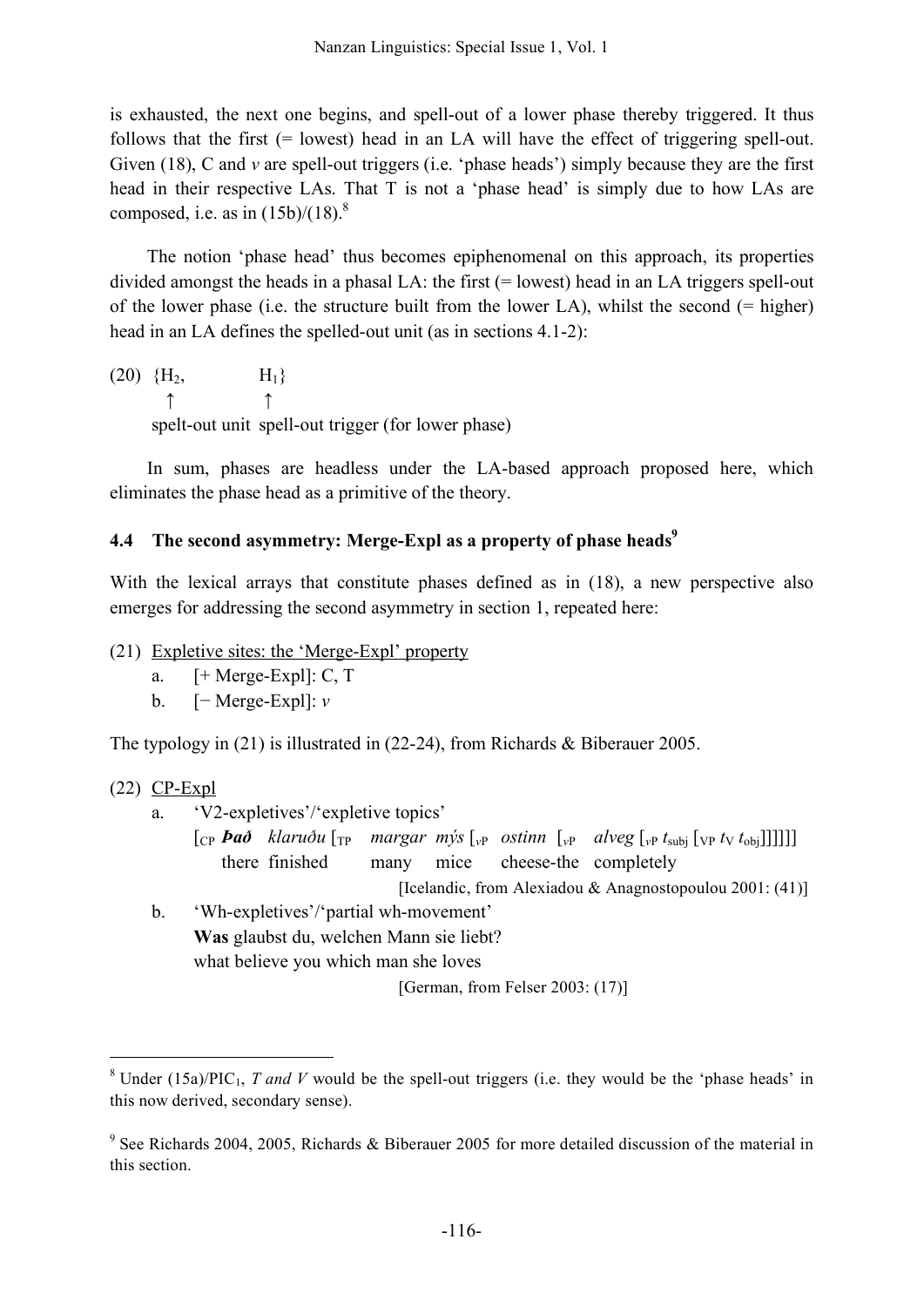(23) TP-Expl

'Expletive subjects' (i.e. standard, EPP-satisfying, *there*-type Expl) [TP *There* T [VP *arrived a man*]]

(24) *v*P-Expl

 $=$  n/a ?

\* $\lceil \frac{1}{2} \rceil$  *cp bað klaruðu*  $\lceil \frac{1}{1} \rceil$  *margar m*ýs  $\lceil v \rceil$  **Expl**  $\lceil v \rceil$  *alveg*  $\lceil v \rceil$  *t<sub>subi</sub>*  $\lceil v \rceil$  *t*y *ostinn*]]]]]]

The expletives in (22) have been argued by various authors to merge directly into spec-CP (see, e.g., Holmberg & Platzack 1995, Bobaljik 2002, Bowers 2002). The most compelling argument for this, as explored and explained in Richards & Biberauer 2005, is the simple fact that these expletives can never appear in the spec-T position (i.e. immediately post-V2) in which they are standardly assumed to merge. The question that then arises is whether perhaps even the supposedly TP-expletive in (23) is similarly unable to merge into spec-T, despite appearances and contra standard wisdom. Indeed, there have been many proposals in recent years that TP-Expl in fact raises from a lower position – Groat 1999, Bowers 2002 are prominent examples. As pointed out in Richards 2004, Richards & Biberauer 2005, there are in fact independent reasons for assuming such a low merge-site for Expl in the Probe-Goal system of Chomsky (MI/DbP/BEA). It is already clear that Expl must be able to raise to spec-T in at least some cases, namely in raising constructions such as *There seem [(there) to have been caught several fish]*. For this reason, Chomsky MI:125 proposes that Expl is a simple head with a defective and uninterpretable φ-set, perhaps simply [uPerson] (see also Chomsky BEA:12), thus rendering it active for probing and raising from the embedded TP in the complement of raising predicates, as in the example just given.

However, this raises a number of technical issues that Chomsky leaves unresolved. Most pressingly, we might ask how Expl's [uPerson] is valued from the spec-T position (as in (23)). Any Agree operation initiated by Expl in this position is countercyclic (Expl is not the root node), and should fail due to a lack of an active and/or interpretable goal (see Richards 2004 for details). Further, under the assumptions of Chomsky 2005 (OP), only phase heads may act as probes, and Expl is not assumed to be a phase head.

The simplest solution to these problems is to treat Expl as T's goal rather than as a probe. This implies that Expl must in fact merge *low* (in spec-*v*, like any other EPP-satisfying category) and that it raises to T on the back of a canonical Agree operation.<sup>10</sup> In short, what

- (i) Q: Who's still here?
	- a. A: There is/\*am only me
	- b. A: There remains/\*remain only me
	- c. A: There is/are only us

 <sup>10</sup> Evidence for such an Agree(T, Expl) operation comes from *anti-Person-agreement effects* in expletive 'list constructions' (cf. Chomsky 2000:149 fn. 90), which share properties with the Icelandic construction in (8). See Richards 2004 (Chapter 4) for discussion and analysis of such partial Agree effects.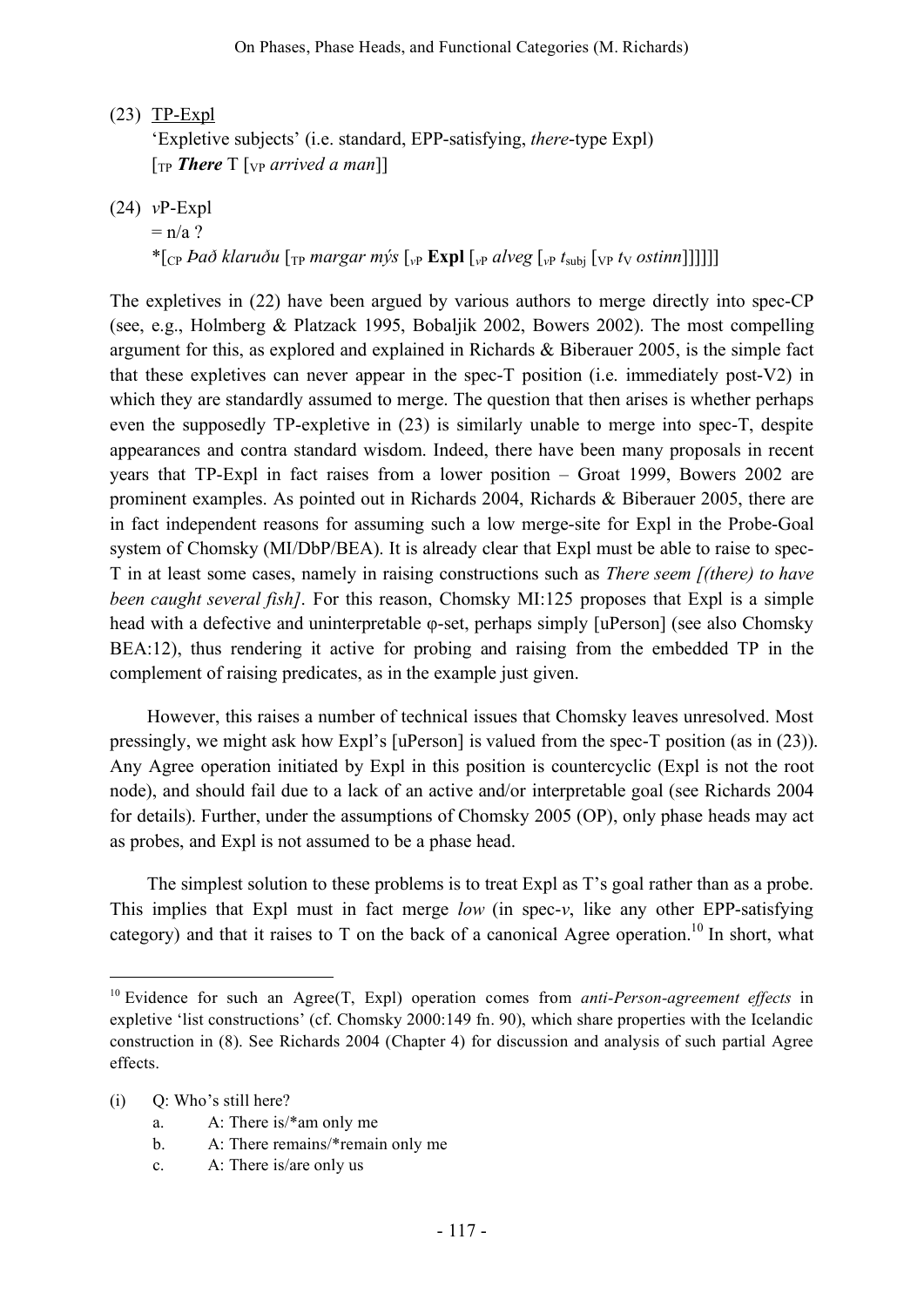have traditionally been analysed as TP-expletives are really *v*P-expletives.

In fact, therefore, the asymmetry in  $(21)$  is not between C/T and  $v$ , but rather between C/*v* and T. This revised asymmetry is given in (25).

- (25) Expletive sites: the 'Merge-Expl' property
	- a. [+ Merge-Expl]: C, *v*
	- b. [− Merge-Expl]: T

In other words, Merge-Expl is in fact a property of *phase heads*. With this new perspective in place, we can now seek an explanation of this asymmetry by attempting to derive this property of phase heads. Once again, the proposed reformulation of PIC in (15b)/(18) provides the key, as the Merge-Expl property of phase heads is precisely what it predicts. Consider the following.

In (15b)/(18), we have an LA that includes both *v* and T. Therefore, this must also be the LA that contains Expl (be it  $TP$ -Expl or  $vP$ -Expl). That is, since  $T$  and  $v$  belong to the same LA, so must any expletive selected for merger in that phase. Further, since  $\nu$  is the first head to be merged from this LA, any Expl that would be destined for Merge-TP will be intercepted by *v*, which effectively has 'first refusal' on any Expl in this subarray. Therefore, given the possibility of merging Expl to a nonthematic spec- $vP$  (i.e. spec- $v_{def}$ , or the Object Shift position – see Richards 2004, 2005), Expl must *always* merge to spec-*v*P – there is no way to delay Merge-Expl until the TP stage (unless we add extra stipulations). It follows that Expl is no longer available for merge by the time T is the selector. Thus, given the LA composition in (18) in which T and *v* are part of the same LA  $(= PIC_2)$ , it is T, and not *v*, that will lack the Merge-Expl property.

In sum, TP-Expl cannot, in fact, exist. We thus derive the asymmetry in (25), i.e. Merge-Expl as a property of phase heads, C and *v* (*qua* the first heads in their respective LAs).

#### **4.5 Bare phase structure: Towards a minimalist PIC**

Before turning to the third asymmetry (cf. (3)), it is instructive to consider what remains of an axiomatic PIC at this point. This, in turn, will allow us to address the final remaining conceptual flaw for current phase theory, i.e. the timing-related stipulation of (11d).

Once edges are removed from the definition of the PIC itself (and simply reduce to 'the next phase', as in section 4.2), a new implication emerges for the timing of spell-out, which previously had to be stipulated in the definition of the PIC via statements such as "at ZP" and "outside HP" in (5) and (9). A delay to the timing of spell-out of a phase now simply reduces to the SMT-imposed need for an edge (i.e. Chomsky's "meaningful cyclic computation" in section 4), which was not the case before. Simply put, a phasal array LA*<sup>n</sup>* cannot be spelled out immediately upon the initiation of the next phase LA*n+1* since *none* of (the structure built from) the lower phase  $LA_n$  would be accessible to the heads merged from  $LA_{n+1}$ . This is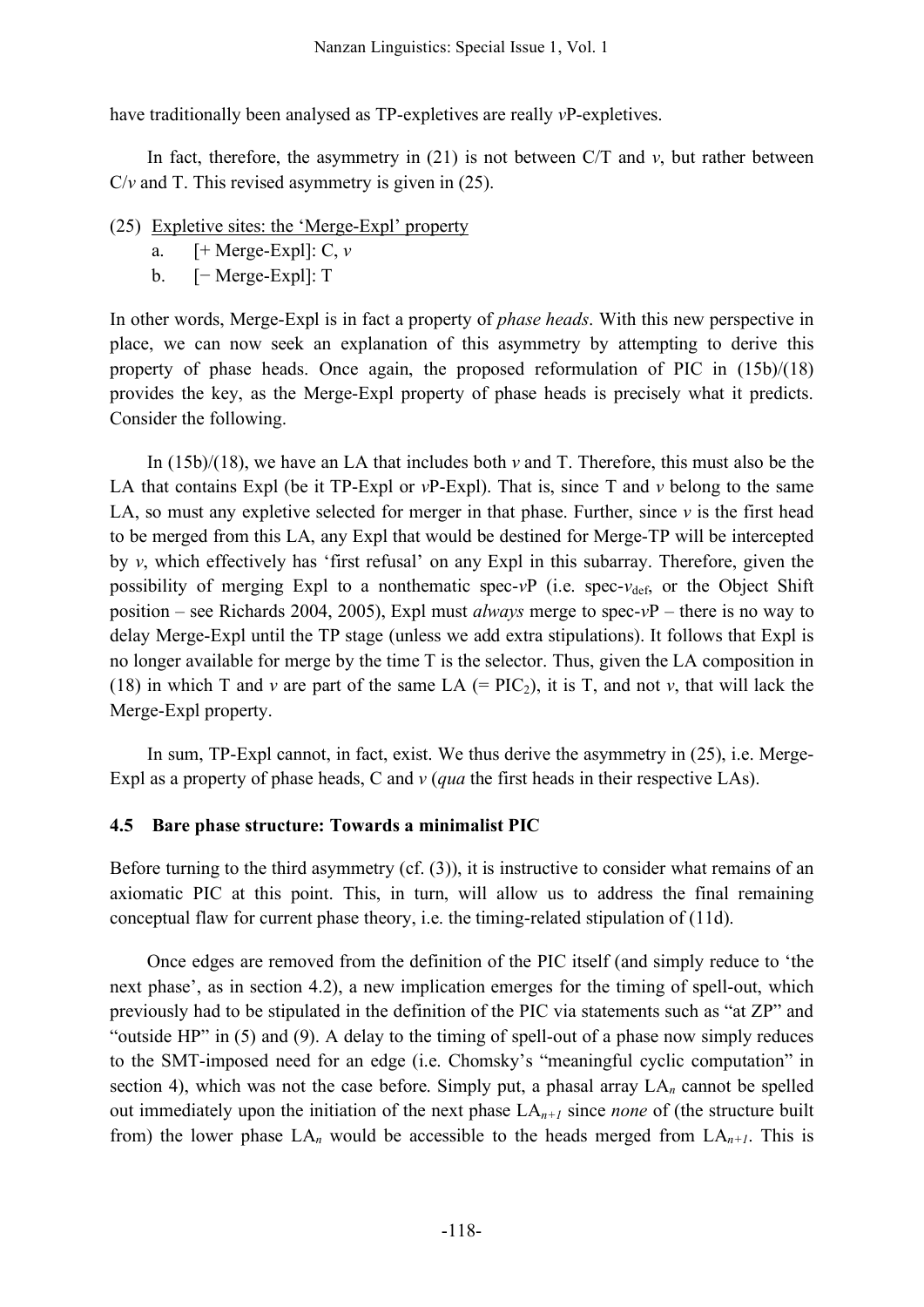precisely because we are no longer stipulating an escape hatch at the edge of the lower phase.

To take the LAs  $\{T, v\}$   $\{V, ...\}$  (i.e. (18)) as an example: in order for V to be accessible to  $\nu$  for selection, and for D to be accessible to  $\nu$  for probing (Agree) and movement, there must be a delay  $-LA_n$  cannot be spelt out until  $LA_{n+2}$ , else the numeration fails to map to a single, integrated, convergent syntactic object.

This logic holds for  $\text{PIC}_2$  and  $\text{PIC}_1$  alike on our LA-based reconception of phases (cf. (14)/(15)). The delay, stipulated under the original  $\text{PIC}_2$  in the form of the statement "at ZP" (i.e. 'delay spell-out until the next phase head is merged'), now simply follows from SMT/"meaningful cyclic computation", i.e. the need for some kind of edge, without which nothing could converge, nothing could move out of a phase, and no expression generated by the system could satisfy legibility (due to Case crash at lower phase levels, etc.).

If the above is correct, then we have eliminated the remaining stipulations from the PIC in  $(12)/(14)$ , reducing it to a bare minimum – an irreducible, interface-imposed timing statement, as in (26).

# (26) *Phase Impenetrability Condition* (minimal PICLA) Spell out phase  $LA_n$  at  $LA_{n+2}$ .

(26) is itself essentially a version of 'impatient spell-out' (cf. Svenonius 2001) – phases are spelled out as soon as they can be, which, in accordance with SMT (the need for an edge), now equates to the next phase but one (i.e.  $LA_{n+2}$ ).

'Translating' this view of phases into the terms familiar from standard phase theory yields (27) for the phase  $LA_n = \{V, D\}$ , with all the familiar phase-theoretic concepts under the arrows (edge, domain, phase head, etc.) now derived notions rather than primitives of the theory. Under PIC*LA*, all we have (and need) are *phases*, i.e. LAs.

| $(27) \{ C\}$       | $\{T, \nu\}$ | $\{V, D\}$          |
|---------------------|--------------|---------------------|
| $LA_{n+2}$          | $LA_{n+1}$   | $L_{A_n}$           |
|                     |              |                     |
| 'spellout trigger'/ | 'edge'       | 'spelt-out unit'/   |
| 'phase head'        |              | 'complement domain' |

Further, all the familiar properties of phases (i.e. C/*v* but not T/V as the phase heads, TP/VP but not CP/*v*P as the spelled-out 'complement domains', etc.) now themselves become arguments for  $\text{PIC}_2$  over  $\text{PIC}_1$ , i.e. for (15b) over (15a), since (15a) identifies different units from (15b), and indeed the wrong units if the empirical claims of current phase theory are correct.

Finally in this section, there is one further question that needs to be addressed, pointed out to me by David Adger (p.c.): How does the system proposed here keep track of which LA is which for the purposes of spell-out/(26)? That is, how does the system know which LA any given lexical item or syntactic object originated from? Does this not imply additional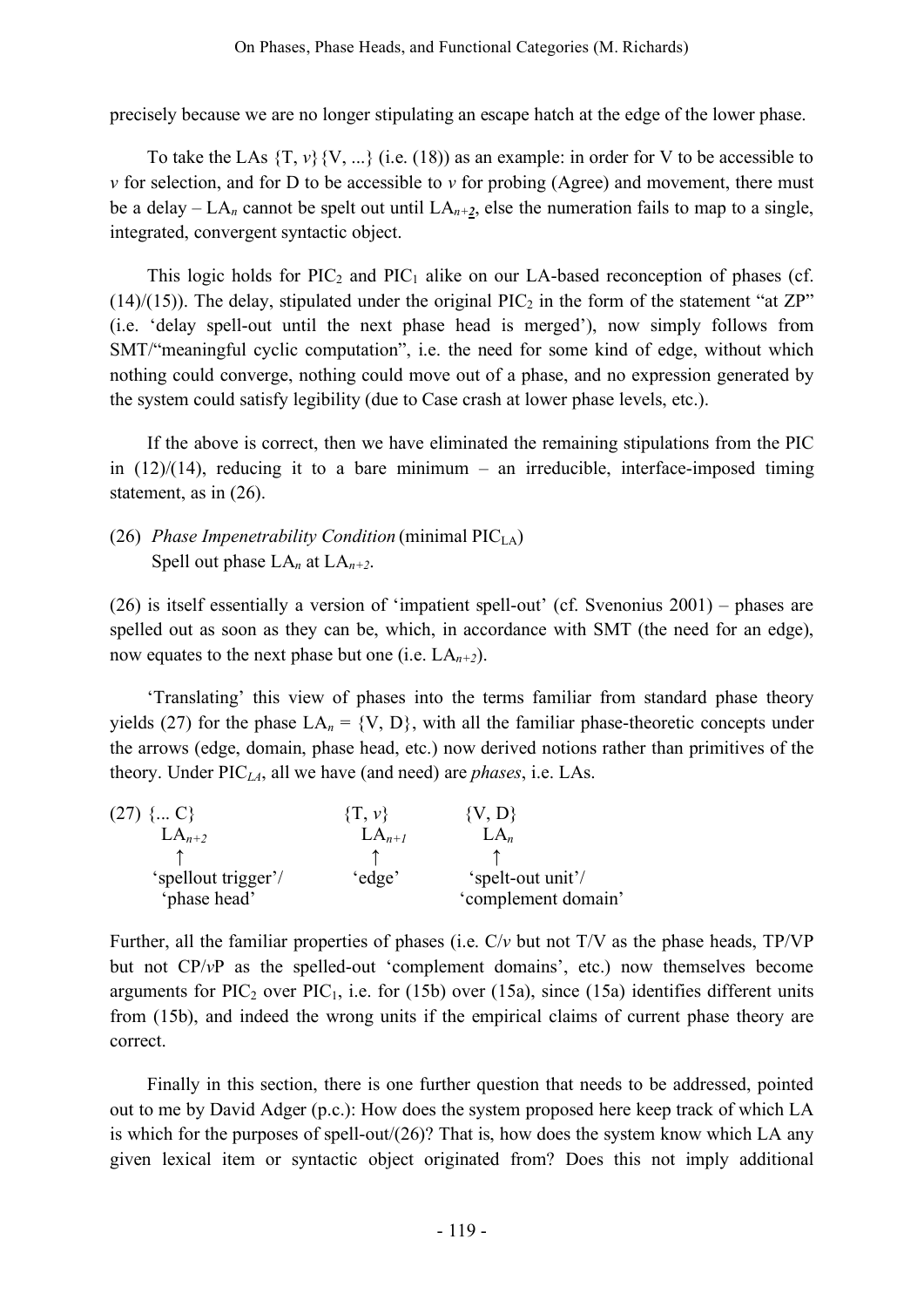computational complexity in the form of extra memory load (thus undermining the entire enterprise; cf. our comments relating to  $\text{PIC}_2$  at the end of section 2)?

As a first step towards answering this important question, it should be noted that the system does not need to keep track of *everything* (i.e. the phasal origins of *every* item in the tree). All that is needed is a way for the system to be able to tell where one LA ends and another begins – i.e. the *juncture* between phases/LAs needs to be marked, ideally in a local, minimal way. To this end, any kind of 'marking' on the first (lowest) head in an LA will achieve this purpose; furthermore, any such marking device will conform to SMT as the only way to ensure that (26) can be met. In this sense, we derive and maintain some secondary notion of 'phase head' as the head with this special marker.

What might this marker be? Two possibilities suggest themselves. The first is the EPPfeature. The EPP-property is arguably independently required in order to allow a head to function as an edge and thus extract things out of its domain (cf. MI: 109 (24)). If the first head in an LA is ascribed this property, then no further marking is necessary, which perhaps makes this the optimal solution from the SMT perspective. Secondly, and perhaps more interestingly, it might be possible that uninterpretable features (i.e. φ/Agree-probes) serve this purpose, thus finally providing a possible answer to the long-standing question of why these features should exist at all. If phase heads are the locus of uninterpretable features/probes (uF), as Chomsky (OP) suggests, then (26) may plausibly offer a rationale for why this is so (i.e. why such 'special heads' exist) – syntactically visible formal features (uFs) provide a local marker of phase junctures, ensuring that spell-out can be delayed (as required by SMT/(26)) in a computationally efficient manner. In this connection, it should be noted that there is one aspect of the LA-composition/PIC in (14)/(15) that remains unaccounted for and underived in the foregoing, and that is the very fact that only one 'phase head' may be contained in any LA. If phase heads are not primitives of the theory, as I have claimed above, then it becomes hard to explain why C and *v* cannot be contained in the same LA (i.e. an LA of the form  $\{C, T, v\}$ ) – as mentioned in footnote 5, the pairwise composition of phasal LAs that would rule this out is an assumption of the theory. However, assuming one (and only one) juncture marker is required per phase and thus sanctioned by SMT, we arrive at an at least partial account of why more than a single probe  $(= 'phase head')$  is not allowed in any given LA.

Nevertheless, we are still without an explanation for why an LA containing all three CFCs, i.e. {C, T, *v*}, could not exist with just a single head marked via uF as a phase/juncture head. In other words, we need an explanation for why a single phase cannot contain more than a single *nonphase* (i.e. uF-less) functional head. The next section sketches out an argument that derives exactly this result – i.e. a strongly pairwise composition of LAs that yields strict alternations of phase heads and nonphase heads.

#### **5. From LA's to all-powerful phase heads**

The version of phase theory proposed in the preceding section is 'conservative' in that it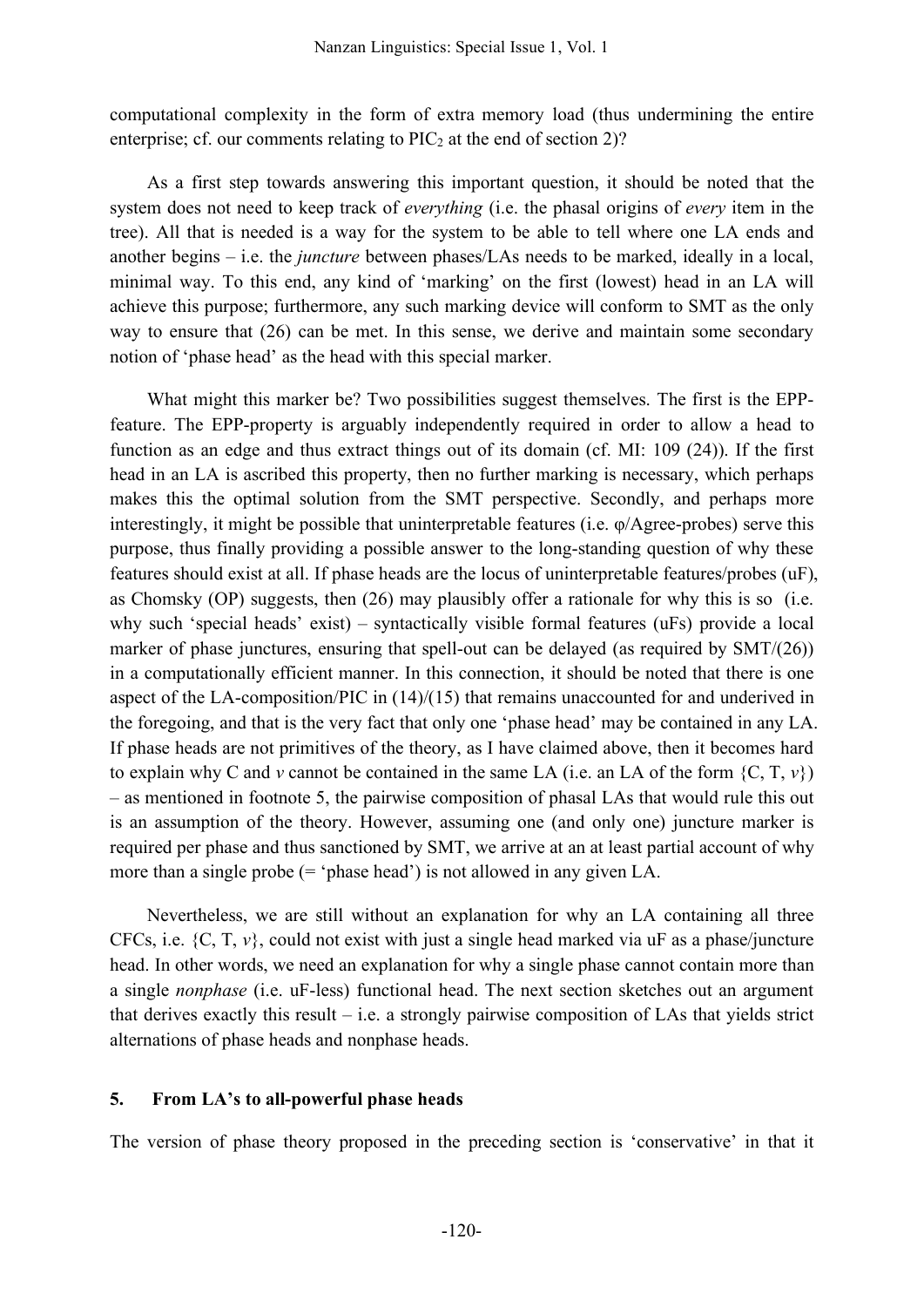returns to a strong, LA-based notion of phase (as originally conceived in MI) and denies the role of phase heads as primitives of the theory. By stark contrast, Chomsky in his latest work (OP) is moving ever further away from his original, LA-based notion of phases and strengthening the role of phase heads, elevating them to the level of the engine of the derivation. Phase heads now do *everything*: all uFs (φ-probes, Agree-features) belong to the phase heads (a property which might be explained in terms of juncture-marking, if the speculations of the previous section are on track), and thus all operations (Agree, Value, Transfer, Internal Merge) are driven by the phase heads. Accordingly, the role of nonphase heads (such as T) is severely diminished. Thus T, for Chomsky, is no longer a probe in its own right: it may only act as a probe if it is selected by a phase head (C), in which case the Agree-feature of the phase head is transferred to its complement via a mechanism of *featureinheritance*. That is, T becomes a probe 'by inheritance' from C. Traditional subjectagreement and EPP effects associated with T (such A-movement of the formal subject to spec-T, expletives, etc.) are thus the result of the feature-inheritance mechanism, by which uFs are passed down from the phase head to its complement.<sup>11</sup>

Chomsky offers numerous arguments in support of the feature-inheritance system. For one, it captures in a simple and transparent manner the long-standing observation that raising and ECM-infinitival T (=  $T_{\text{def}}$ ), which lacks C, also lacks  $\varphi$ -features (failing to value Case on DP) and independent tense; cf. Chomsky MI:102, 105; BEA:13; OP:9. Secondly, it yields a natural simultaneity of operations at the phase level (something which was previously an awkward stipulation and extension to the probe/locus cycle; cf. Collins 2002 on the latter). All operations – both A-movement to spec-TP and A-bar movement to spec-CP – are initiated by the phase head and can thereby be assumed to take place *in parallel*. Further, the featureinheritance view of phases allows for a uniform, *syntactic* definition of phase head (replacing or supporting the 'propositionality' and 'independence' criteria of section 2, which are, at best, interface properties): namely, phase heads are uF sites. Finally, it provides an optimal means for encoding the A/A-bar distinction, which Chomsky assumes to be a legibility condition imposed by the semantic interface – feature-inheritance thus conforms (supposedly) to SMT. As an additional welcome side-effect, once motivated in this way, feature-inheritance is reasonably expected to apply to the *v*-V relation as well as to C-T. This immediately yields the famous 'raising-to-object' paradigm in ECM constructions (cf. Lasnik & Saito 1991 and many others), a vacuous movement which had appeared unmotivated and "puzzling" on previous approaches (OP:14).

There are, nevertheless, considerable conceptual hurdles undermining the arguments for feature-inheritance. Not least, as pointed out in Richards 2006b, it is surely the case that the A/A-bar distinction is already sufficiently instantiated by the two types of formal feature (the

 $11$  The apparent countercyclicity of this operation is not an issue, since only a single notion of cycle remains on this approach – the phase cycle – and so T is no longer a cyclic node in any relevant sense (see also Preminger 2006). Thus, at the level of the phase, operations are unordered with respect to each other (there can only be ordering between phases themselves, not within them); see the mention of 'simultaneity' and parallel operations in the next paragraph.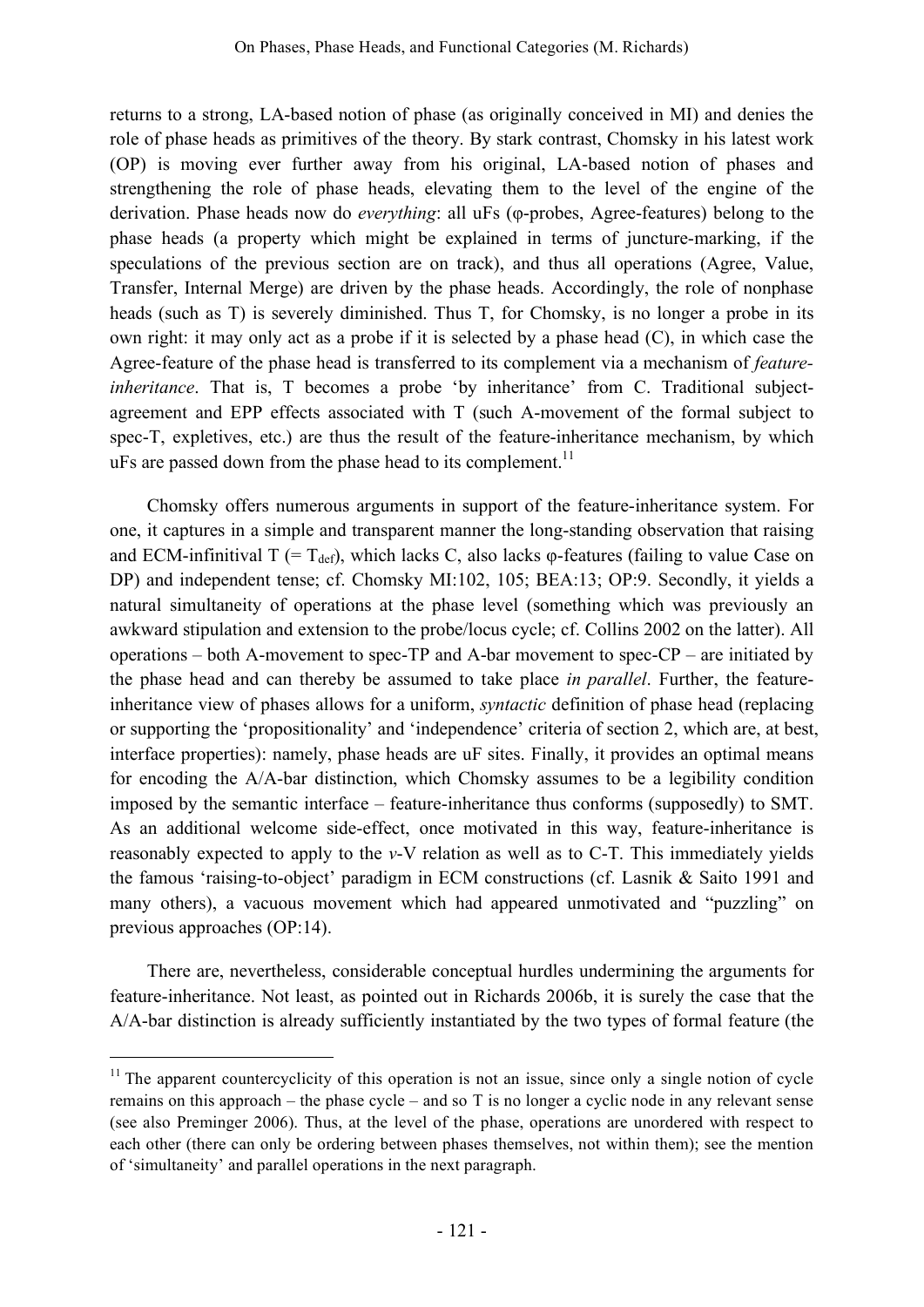edge feature EF, yielding A-bar, and the Agree-feature, yielding A-type operations). Why not, then, leave the Agree-feature on C and simply project multiple specifiers on CP? Furthermore, the extension of feature-inheritance to where it is not directly motivated in this way (i.e. to *v*-V as well as C-T) does not seem inevitable. Surely it would be equally 'optimal' or 'efficient' *not* to extend feature inheritance to *v*-V, where the A/A-bar motivation does not hold?<sup>12</sup>

What is lacking, then, is a general rationale for feature-inheritance that necessarily holds of all phases alike, something that renders the nonphase head (i.e. feature-receptacles of the kind that T now becomes) truly necessary, for convergence. I propose precisely such a rationale in Richards 2006b, in which it is argued that feature-inheritance follows directly from PIC in conjunction with Full Interpretation. There are two premises to this argument, both of which have been widely discussed and motivated in the literature (though neither, of course, is uncontroversial). Firstly, we assume that there cannot be any delay between valuation of uF and its transfer to the interface (see Epstein & Seely 2002 for insightful discussion of this point).

(28) *Premise 1*:

Value and Transfer of uF must happen together.

Underlying (28) is the familiar assumption that uninterpretable features (valued or otherwise) crash at SEM, due to a violation of Full Interpretation. However, the distinction between valued interpretable and uninterpretable features is lost once Agree applies (see DbP: 5), with the result that they cannot be told apart locally. Therefore, to avoid having to reconstruct the derivation, Value (Agree) must be *part of* Transfer, hence (28).

Secondly, we assume (29).

(29) *Premise 2*:

The edge and nonedge (complement) of a phase are transferred separately.

This is simply the edge requirement (cf. section 4.5), as captured by PIC.

Crucially, the requirements of (28) and (29) are actually at odds with each other. This is because (29)/PIC forces edge material (specifiers + head) to be transferred at the *next* phase level, whereas (28) forces uF on the phase head (which is part of the edge) to be transferred together with the rest of the completed phase. We thus have an apparently irreconcilable tension between two conflicting convergence conditions: (28), essentially Full Interpretation, and (29), the edge-accessibility requirement captured by the PIC. My claim is that featureinheritance now emerges as the minimal solution for resolving this tension. Put informally, valued uF cannot hang around in the phase edge (as PIC forces it to do); therefore it has to

<sup>&</sup>lt;sup>12</sup> Further, there is empirical evidence from languages such as Hebrew that A-bar Agree-type features (Q/*wh*, etc.) may also be inherited from C to T, yielding *wh*-movement to spec-T in such languages – see Preminger 2006, whose analysis thus provides a further argument against Chomsky's A/A-bar rationale for feature-inheritance.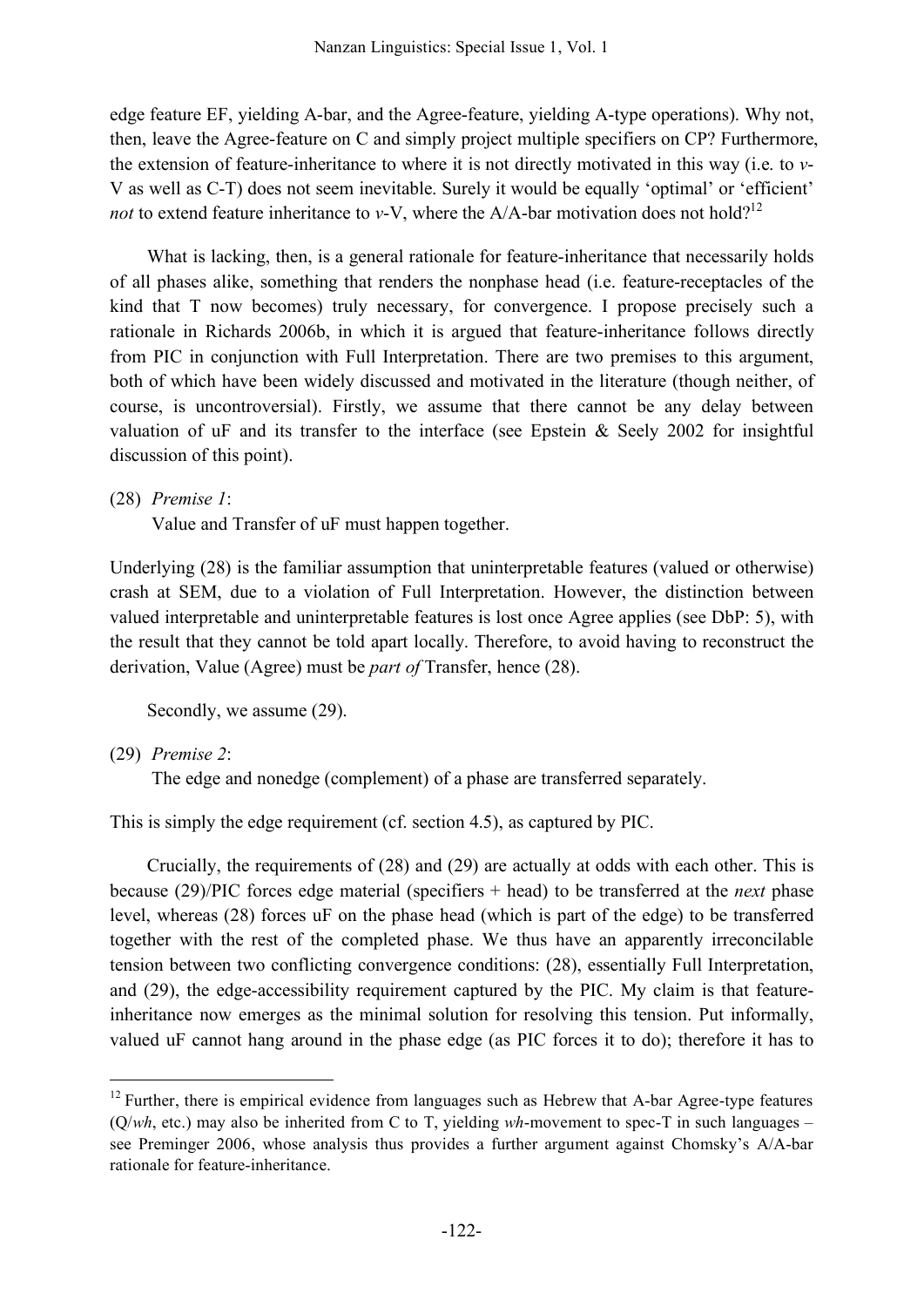drop down into that part of the structure which *is* spelled out – namely, the complement of the phase head. We thus derive (30) from (28) and (29).

(30) *Conclusion*: uF must descend from edge to nonedge (i.e. from C to T, *v*\* to V, etc.).

That is, we have derived feature-inheritance, which now follows from 'good design': it ensures convergence by enabling Agree-type features to indeed be valued at the phase level (i.e. as part of Transfer), a requirement that the PIC would otherwise render impossible to meet.

As a further desirable consequence, (28-30) provides a rationale for why nonphase functional heads exist at all (something which is otherwise mysterious given the availability of multiple specifiers on  $C$ ) – they serve an essential purpose as feature-receptacles, without which the conflicting requirements in  $(28-29)$  could not be resolved. In short, nonphase functional heads (e.g. T) exist only to receive Agree-type features from a phase head.

If this argumentation is along the right lines, then it entails that neither phase heads nor nonphase heads may cooccur in succession: that is, of the various possibilities in (31), only (31e) conforms to SMT (assuming (28)-(29) to be imposed by SMT as minimal design requirements). Sequences of multiple phase heads (designated P in (31)) are barred since feature-inheritance (and thus convergence) cannot then obtain (cf. (28)-(30)), and sequences of multiple nonphase heads (designated N in (31)) are excluded since N is sanctioned by SMT only insofar as it performs the function of receiving features from a phase head P. Any additional nonphase heads are thus superfluous, redundant, and disallowed.

(31) a.  $\ast P - P - P - P$  ... b.  $* P - P - N - P$ ... c.  $* P - N - N - P$ ... d.  $* N - N - N - N$ ... e.  $\sqrt{P-N-P-N}$ ...

have now arrived at the same view of phases as that which we assumed on wholly It is notable that, by pursuing a rationale for Chomsky's feature-inheritance mechanism, we have ultimately derived (31e) as the only possible sequence of functional heads, since we independent grounds in the LA-based simplification/reduction of the PIC in sections 3-4 (cf.  $(16)$ :

(32) Phases consist (maximally and minimally) of **pairs** of phase heads and nonphase heads.

That is, we now have a stronger, conceptual argument for the pairwise composition of phases that was an assumption of the approach proposed in section 4. There, the pairwise composition of phases derived the familiar properties of the PIC without further stipulations. In the present section, we have shown the opposite: that PIC (cf. (29)) derives the pairwise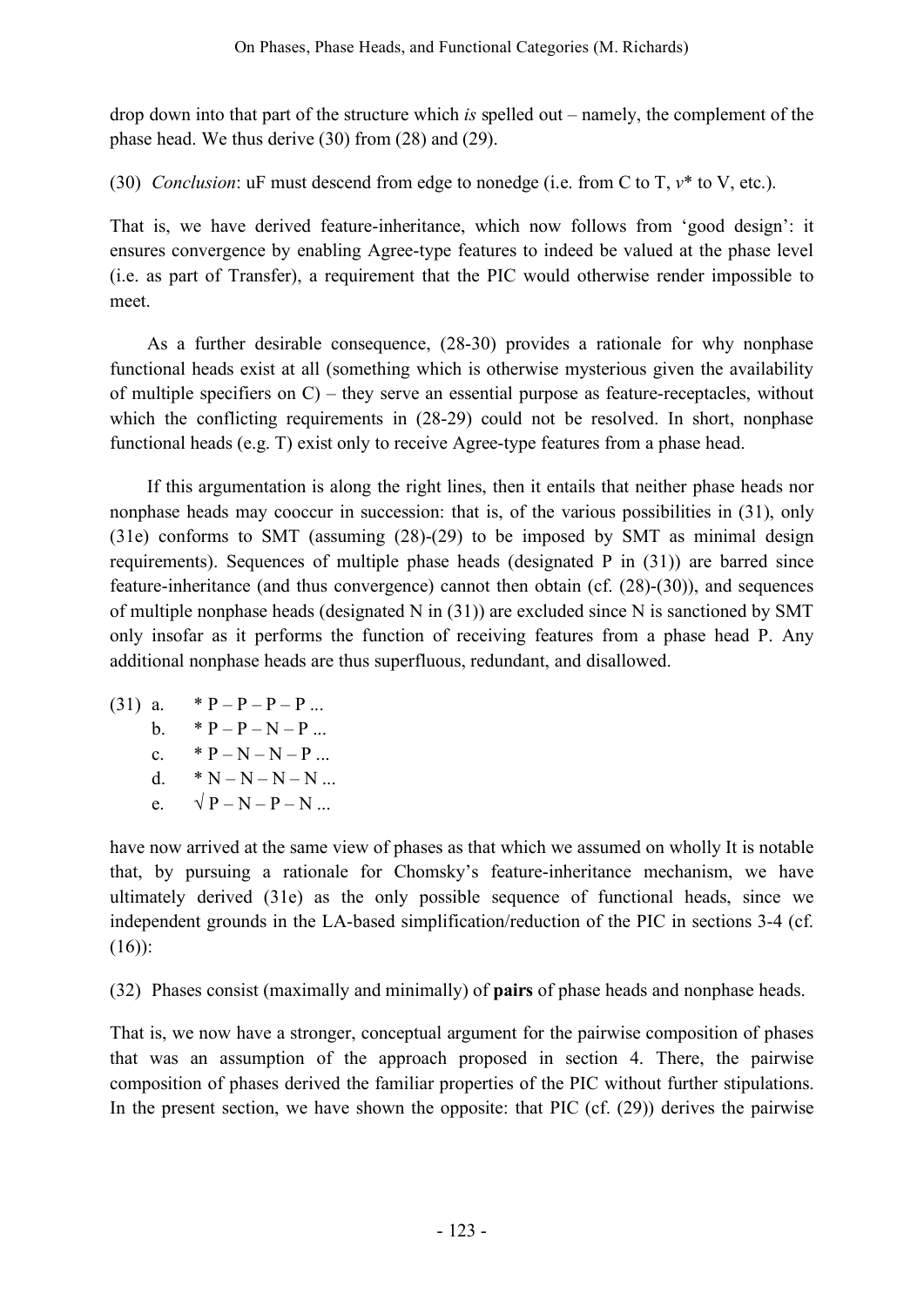composition of phases.<sup>13</sup> Whether this is mere coincidence or reveals a deeper, substantive generalization about the nature of the computational system is a question I leave to future research.

We can now turn, finally, to the third asymmetry with which we started, repeated here as (33).

(33) Defectiveness: existence of a defective/nondefective alternation

- a. [+ [+/− defective]]: T, *v*
- b. [− [+/− defective]]: C

The question raised by (33) is: why does  $C_{def}$  not exist? In other words, why is  $T_{def}$  not selected by a  $C_{def}$  analogously with selection of (nondefective, φ-complete) T by (nondefective) C?

In light of the preceding discussion, the question can be sharpened further. How can raising/ECM infinitivals consist of a single nonphase functional head above  $vP$  (i.e.  $T_{def}$ ) rather than the paired C-T complex found in finite and control clauses? As we have seen, the argument from (28)/(29) entails that, if there are no features around to inherit, there is no reason for a nonphase functional head (such as T) to exist at all. Nonphase functional heads may exist only insofar as they are selected by a nondefective phase head. Therefore, if we assume the line of reasoning in (28)-(32) to be correct,  $T_{\text{def}}$  should not exist – it is entirely featureless, it inherits no features from a phase head, and it is not selected by a phase head. Even if it were to be selected by C, the C in question must lack a  $\varphi$ -probe (i.e. be defective), and thus has no need for a nonphase complement. The theory thus makes a clear prediction regarding defective functional heads: only defective *phase heads* should exist; defective *nonphase heads* should be impossible (insofar as there are no features to inherit). In short, *non*phases must be *non*defective.

The conclusion is that  $T_{\text{def}}$  is really  $C_{\text{def}}$ , so that the asymmetry in (33) is really as in (34).

- (34) Defectiveness: existence of a defective/nondefective alternation
	- a. [+ [+/− defective]]: C, *v*
	- b. [− [+/− defective]]: T

Raising/ECM infinitivals must therefore be projections of  $C_{\text{def}}$ , not  $T_{\text{def}}$ . Whilst this may seem uninteresting and fairly trivial (if this is simply a matter of relabelling), it may pose a problem for the usual kinds of analyses of accusative assignment into ECM clauses, since the relevant

<sup>&</sup>lt;sup>13</sup> There is a considerable difference, however: the pairs of heads in sections 3-4 were assumed to be of the form {nonphase—phase}, i.e. the nonphase head selects the phase head, whereas the pairs of heads we arrive at via feature-inheritance are of the form {phase—nonphase}. This may well have a bearing on the (in)compatibility issue raised in the following section.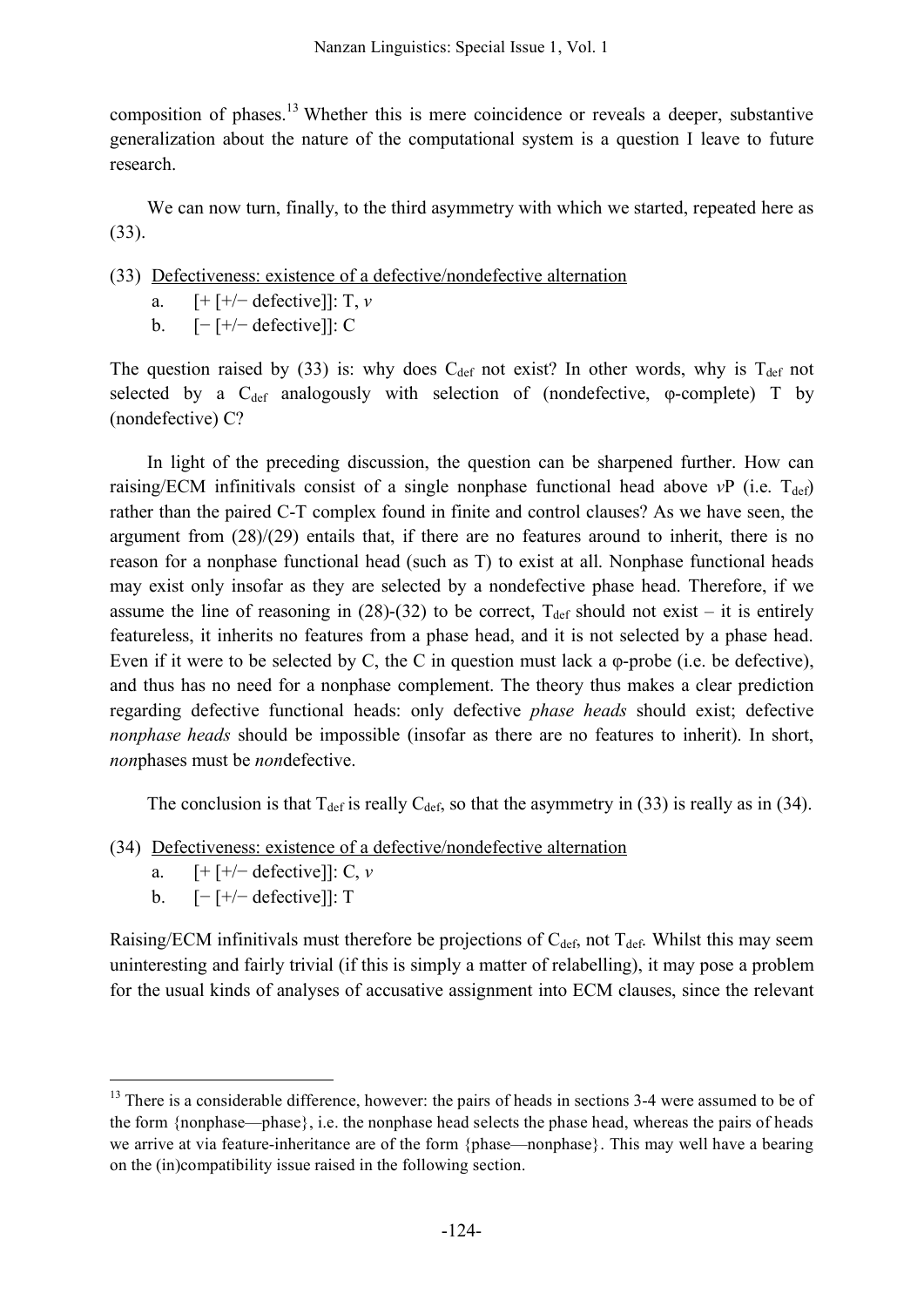Agree operation between matrix *v* and the embedded ECM subject must now cross a phase boundary – presumably  $C_{\text{def}}$ , unlike  $T_{\text{def}}$ , is a phase. I leave this matter open.

## **6. Concluding remarks**

This paper has sought to demonstrate how phase theory can shed light on the properties – both shared and idiosyncratic – of the core functional categories. The reworked phase theory proposed in sections 3-4, along with the findings of section 5, allow all three of the unexplained asymmetries in section 1 to be reduced to a single asymmetry between phase heads and nonphase heads:

(35) a.  $[+$  phase],  $[+$  Merge-Expl],  $[+$   $[+/-$  defective]]: C, *v* b. [− phase], [− Merge-Expl], [− [+/− defective]]: T

That is, we obtain the cluster of properties in (36), with all three properties now falling out as predictable.

(36) C and *v* are phase heads, Merge-Expl sites, and have a defective counterpart; T lacks all of these properties (and perhaps exists only to receive features from C, ensuring Full Interpretation can be met).

Furthermore, not only can the reworked phase theory provide a principled explanation for these properties of phasal functional categories, but it also allows us to derive numerous other properties of phases, namely those that previously had to be directly stipulated in the wording of the PIC (cf. (11a-e)). The highly simplified, unified PIC that emerges thus has greater claim to attaining the level of a natural and necessary component of the language faculty.

The reader will have noticed, however, that our explanation of the three asymmetries in (1)-(3) has *not* been unified in its approach: whereas (1) and (2) were shown to derive from the LA-based reformulation of phase theory in sections 3-4 that dispenses with phase heads as a primitive notion, the explanation of (3) was premised on Chomsky's (OP) featureinheritance system, a maximally phase-head-centric approach to phase theory. The question that arises, then, is to what extent these two seemingly diametrically opposed approaches to phases are compatible with each other. As we saw in section 5, both approaches, despite their differing premises, involve pairs of functional heads, a suggestive convergence that may well indicate an underlying unity. Thus section 4 proposed an advantageous view of phases, based on the PIC*LA*, comprising the pairwise composition of phasal LAs in (15)/(16) in conjunction with the timing statement in (26). Section 5, on the other hand, proposed that Chomsky's (2005) 'all-powerful phase-heads' revision of phase theory also yields pairs of phase heads and nonphase heads. Can we thus unify the two approaches to phase theory (and thus our account of the three asymmetries)?

As desirable as such a unification might be, it soon runs into seemingly insurmountable problems. Foremost amongst these is that Chomsky's feature-inheritance system is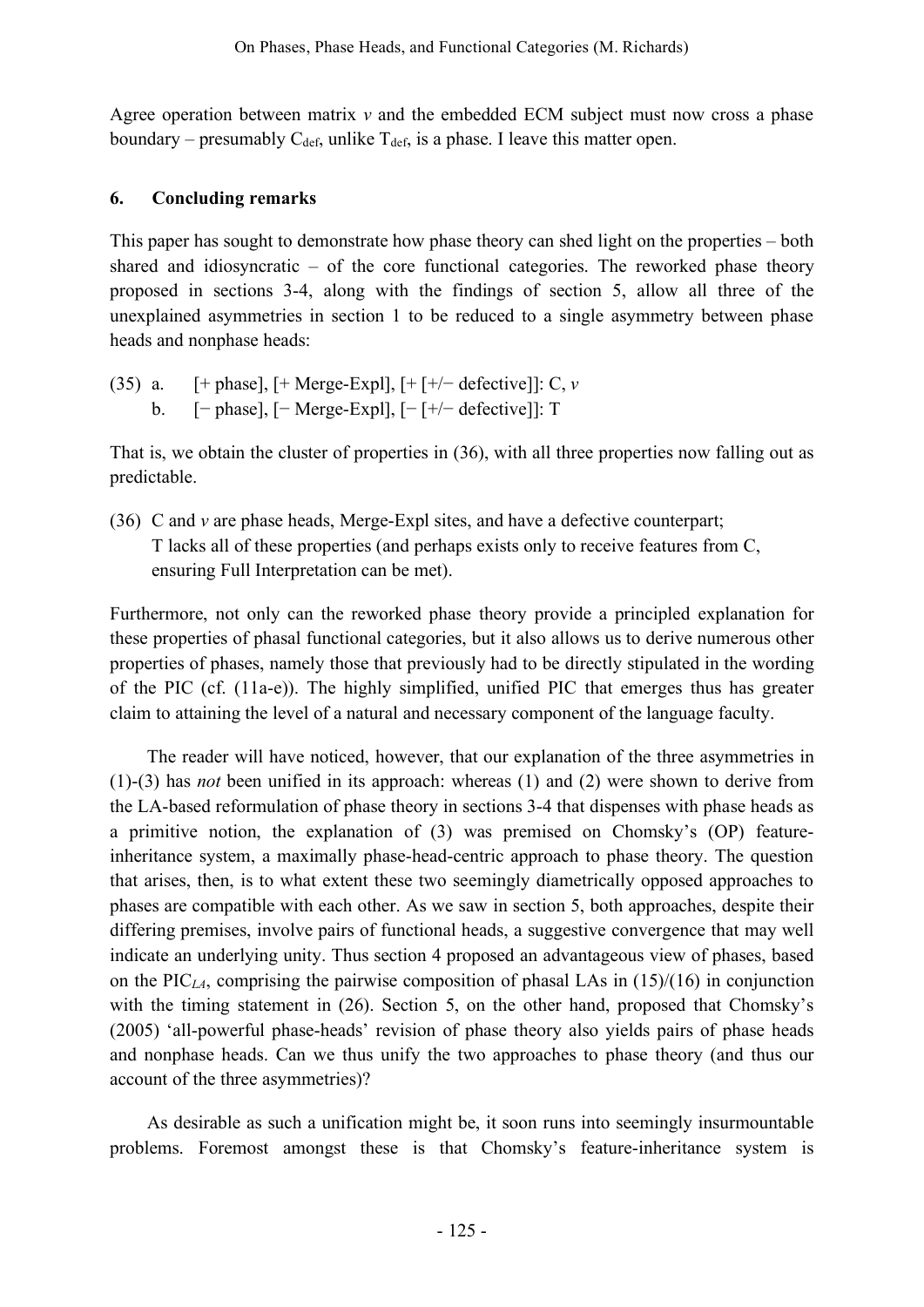incompatible with PIC<sub>2</sub>, i.e. the pattern of search space in  $(13b)$ . This is because T in Chomsky's system cannot do anything (act as a probe, etc.) until C is merged and featureinheritance takes place. Thus  $\text{PIC}_2$  becomes unformulable for Chomsky: even if T were to belong to  $v$ 's LA as in  $(15b)/(18)$ , the PIC<sub>1</sub> pattern of search space is forced (i.e. T must share search space with C). The  $\text{PIC}_1/\text{PIC}_2$  distinction thus collapses. Although this is not in itself a bad thing (after all, the elimination of this indeterminacy was the original motivation for the LA-based reformulation of PIC in section 3 (cf. (14)), we saw in section 2 that the empirical arguments weigh in favour of  $\text{PIC}_2$  over  $\text{PIC}_1$ . This would seem to argue against Chomsky's radically phase-head-based, feature-inheritance view of phases and in favour of the radically LA-based approach in sections 3-4. Strengthening this conclusion is the fact that the rationale for having feature-inheritance at all, i.e. the argumentation in (28)-(30), only goes through under (the original) PIC<sub>1</sub>, since PIC<sub>2</sub> states that spell-out is delayed until the *next phase but one*. To ensure Value-Transfer simultaneity/(28) and thus Full Interpretation under  $\text{PIC}_2$ , features on C would therefore have to be inherited all the way down to VP, rather than just to the immediate complement, TP.

For now, I leave the issue of reconciling the two approaches unresolved, with a view to settling the matter in future work.<sup>14</sup>

#### **References**

- Abels, K. (2003). Successive Cyclicity, Anti-locality, and Adposition Stranding. Ph.D. dissertation: University of Connecticut.
- Alexiadou, A. & E. Anagnostopoulou (2001) The Subject-in-Situ Generalization and the Role of Case in Driving Computations. *Linguistic Inquiry* 32: 193-231.
- Bobaljik, J. (2002) A-chains at the PF-interface: Copies and 'covert' movement. *Natural Language and Linguistic Theory* 20: 197-267.
- Boeckx, C. & K. Grohmann (2005) Putting Phases into Perspective. To appear in *Syntax*.
- Bošković, Ž (2002) A-Movement and the EPP. *Syntax* 5: 167-218.
- Bowers, J. (2002). Transitivity. *Linguistic Inquiry* 33: 183-224.
- Chomsky, N. (1995). *The Minimalist Program*. Cambridge, MA: MIT Press.
- Chomsky, N. (2000). Minimalist Inquiries: the Framework. In R. Martin, D. Michaels & J. Uriagereka (eds) *Step by step*. Cambridge, MA: MIT Press, 89-156.
- Chomsky, N. (2001). Derivation by Phase. In M. Kenstowicz (ed.) *Ken Hale: A Life in Language*. Cambridge, MA: MIT Press, 1-52
- Chomsky, N. (2004). Beyond Explanatory Adequacy. In *Structures and Beyond. The Cartography of Syntactic Structures* (volume 3). A. Belletti (ed.). Oxford: Oxford University Press.

<sup>&</sup>lt;sup>14</sup> Any such reconciliation must not come at the price of compromising the advantages of a phasebased derivational system under SMT (cf. section 2). Thus, for example, one could quite easily reconcile the two approaches by extending the delay provided for by (26), e.g. substituting  $LA_{n+3}$  for  $LA_{n+2}$ . This would buy the necessary extension to C/T's probe range, with feature-inheritance in the lower phase triggered at the next phase but one. However, such an extension would not be sanctioned under SMT – whilst the extra delay still provides for the necessary phase edge, spell-out is no longer 'as soon as possible', undermining the computational rationale for having phases at all (see section 2).